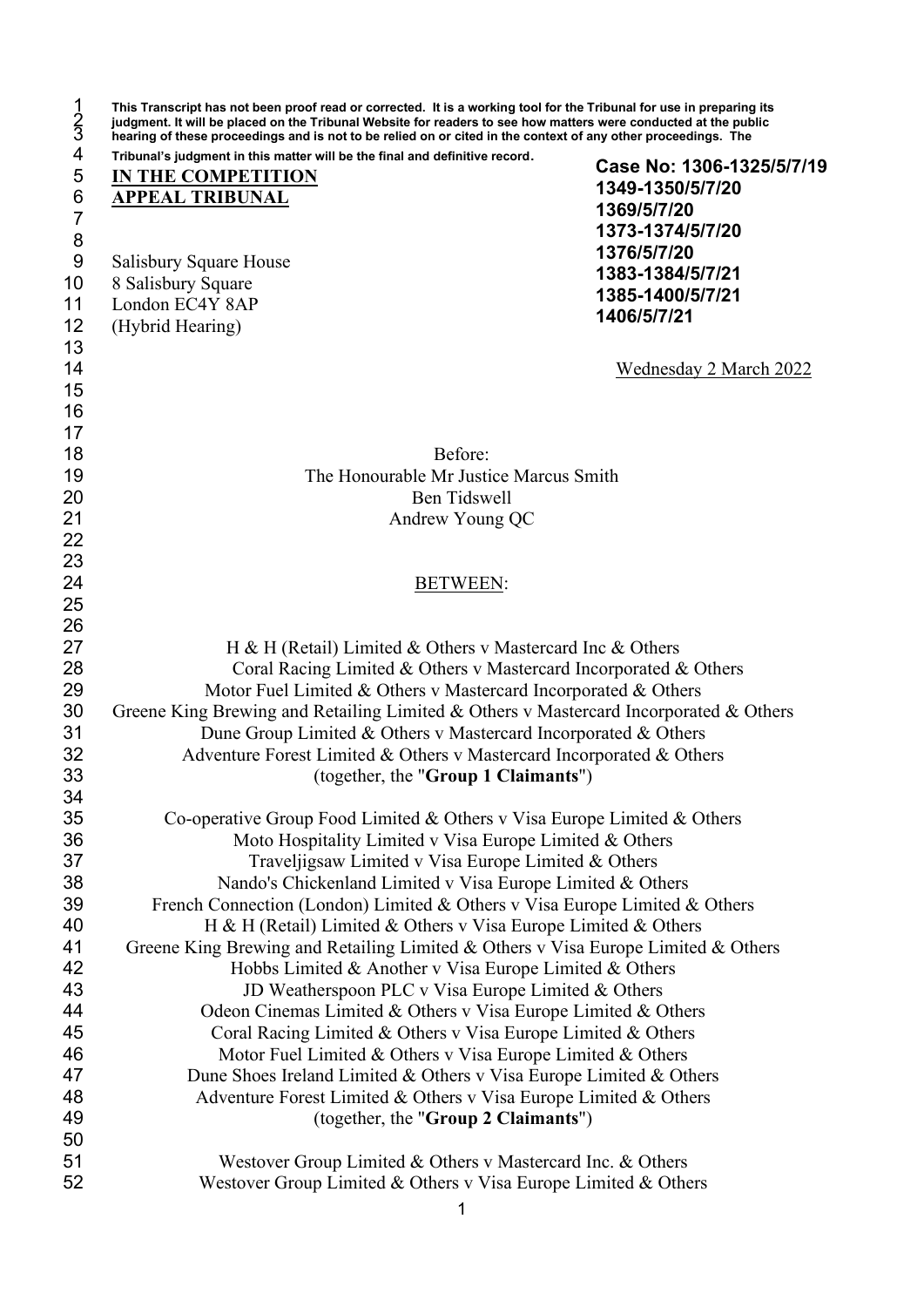| (together, the "Group 3 Claimants")                                                                                                                                                                                                                                                                                       |
|---------------------------------------------------------------------------------------------------------------------------------------------------------------------------------------------------------------------------------------------------------------------------------------------------------------------------|
|                                                                                                                                                                                                                                                                                                                           |
| Richer Sounds Plc v Mastercard Incorporated and Others<br>(the "Group 4 Claimant")                                                                                                                                                                                                                                        |
| Furniture Village Limited v Mastercard Incorporated and Others<br>Caprice Holdings Limited and Others v Mastercard Incorporated and Others<br>Pendragon PLC and Others v Mastercard Incorporated and Others<br>J L and Company Limited & Others v Mastercard Incorporated & Others<br>(together, the "Group 5 Claimants") |
| Alan Howard (Stockport) Limited & Others v Mastercard Incorporated & Others<br>Alan Howard (Stockport) Limited & Others v Visa Europe Limited & Others<br>(together, the "Group 6 Claimants")                                                                                                                             |
| Soho House UK Limited & Others v Visa Europe Limited & Others<br>Pendragon PLC & Others v Visa Europe Limited & Others<br>Fattal Leonardo Royal Berlin Operation GmbH & Co. KG & Others v Visa Europe<br>Limited & Others                                                                                                 |
| MY Realisations Limited and FB Realisations 2017 Limited v Visa Europe Limited &<br>Others<br>Furniture Village Limited v Visa Europe Limited & Others                                                                                                                                                                    |
| Caprice Holdings Limited & Others v Visa Europe Limited & Others<br>GrandVision N.V. & Others v Visa Europe Limited & Others<br>Euromaster France & Others v Visa Europe Limited & Others<br>Firmdale Hotels plc & Others v Visa Europe Limited & Others                                                                  |
| Globalgrange Ltd & Others v Visa Europe Limited & Others<br>Shiva Hotels Heathrow Limited & Others v Visa Europe Limited & Others<br>New World Hospitality UK Limited and My Bright Limited v Visa Europe Limited &<br>Others                                                                                             |
| Grove F&B Limited & Others v Visa Europe Limited & Others<br>Baglioni (UK) Limited v Visa Europe Limited & Others<br>Edwardian Ltd & Others v Visa Europe Limited & Others                                                                                                                                                |
| Melton House Investments Limited & Others v Visa Europe Limited & Others<br>(together, the "Group 7 Claimants")                                                                                                                                                                                                           |
| <u>APPEARANCES</u>                                                                                                                                                                                                                                                                                                        |
| Kassie Smith QC and Fiona Banks (On behalf of the Claimants in Groups 1-3 and 5-7)<br>Christopher Brown (On behalf of the Group 4 Claimant)<br>Brian Kennelly QC, Daniel Piccinin and Isabel Buchanan (On behalf of Visa)<br>Matthew Cook QC and Hugo Leith (On behalf of Mastercard)                                     |
|                                                                                                                                                                                                                                                                                                                           |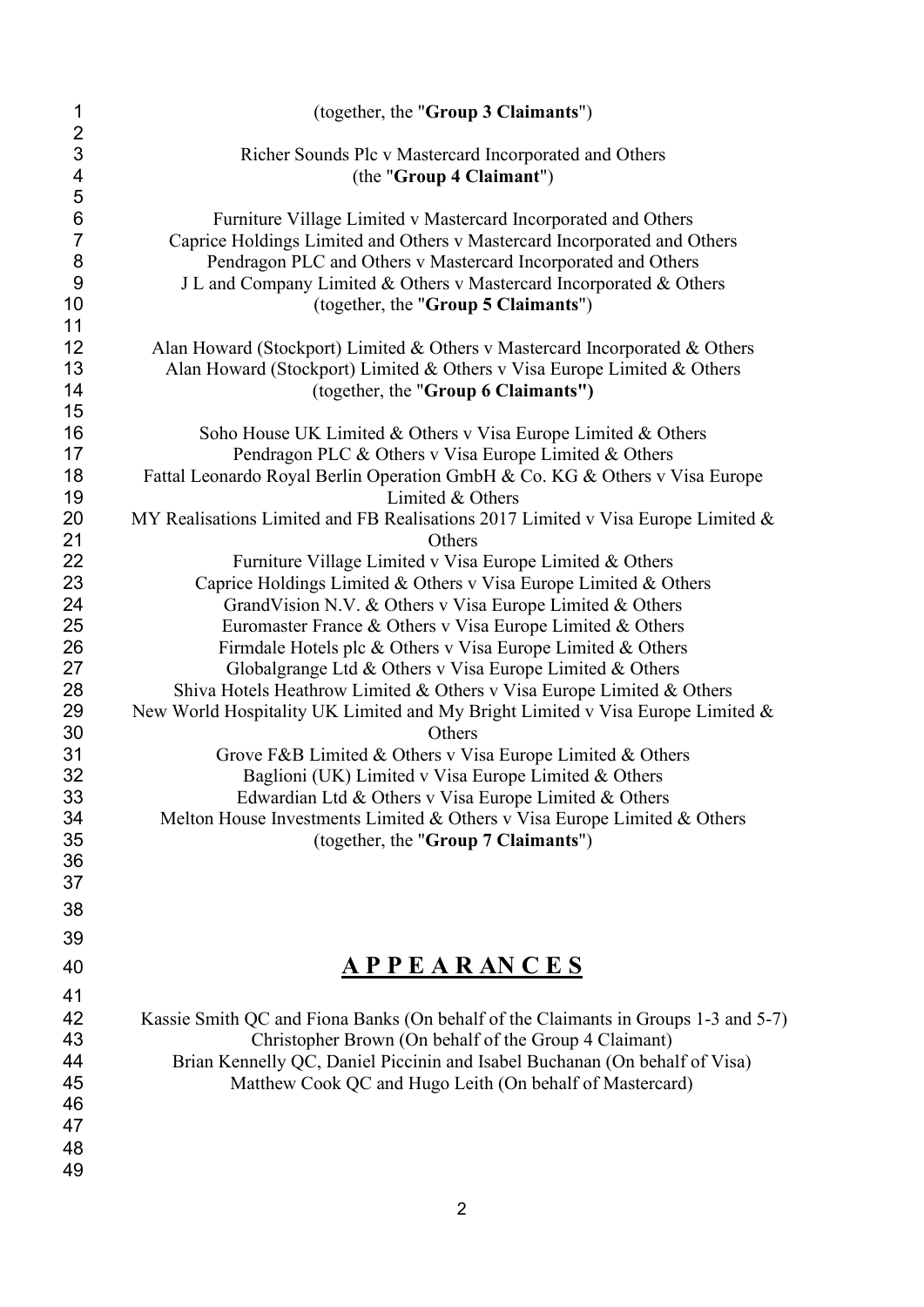| 1<br>$\frac{2}{3}$<br>$\overline{\mathcal{L}}$<br>5<br>6<br>7<br>8<br>9<br>10<br>11<br>12<br>13<br>14 | Digital Transcription by Epiq Europe Ltd<br>Lower Ground 20 Furnival Street London EC4A 1JS<br>Tel No: 020 7404 1400 Fax No: 020 7404 1424<br>Email: ukclient@epiqglobal.co.uk |
|-------------------------------------------------------------------------------------------------------|--------------------------------------------------------------------------------------------------------------------------------------------------------------------------------|
| 15                                                                                                    | Wednesday, 2nd March 2022                                                                                                                                                      |
| 16                                                                                                    | (10.30 am)                                                                                                                                                                     |
| 17                                                                                                    | Housekeeping points raised by MR COOK                                                                                                                                          |
| 18                                                                                                    | THE PRESIDENT: Good morning.                                                                                                                                                   |
| 19                                                                                                    | MR COOK: Before Ms Smith stands up, just a couple of housekeeping points from                                                                                                  |
| 20                                                                                                    | me, sir. Firstly, I referred yesterday to the Payment Systems Regulator's                                                                                                      |
| 21                                                                                                    | report of 2021. That has gone into the bundle and that is at tab 17 of the                                                                                                     |
| 22                                                                                                    | authorities.                                                                                                                                                                   |
| 23                                                                                                    | <b>THE PRESIDENT:</b> I looked at that last night.                                                                                                                             |
| 24                                                                                                    | MR COOK: That's very helpful, sir. The second point is to say that I think the look                                                                                            |
| 25                                                                                                    | on Mr Brown's face gave it away yesterday that while we have pleaded the                                                                                                       |
| 26                                                                                                    | point about passing on from acquirers to merchants in relation to all the other                                                                                                |
| 27                                                                                                    | claimant groups, our defence in relation to Richer Sounds does not expressly                                                                                                   |
| 28                                                                                                    | at the moment plead that point. We will go away and check. It may simply be                                                                                                    |
| 29                                                                                                    | a timing point of when we pleaded that defence. I think it is the first in time in                                                                                             |
| 30                                                                                                    | these cases and it may be before we had the idea. Unless there was any                                                                                                         |
| 31                                                                                                    | specific reason for that, we will produce an amendment and invite Mr Brown's                                                                                                   |
| 32                                                                                                    | clients to agree to it and, if necessary, take it from there thereafter, sir.                                                                                                  |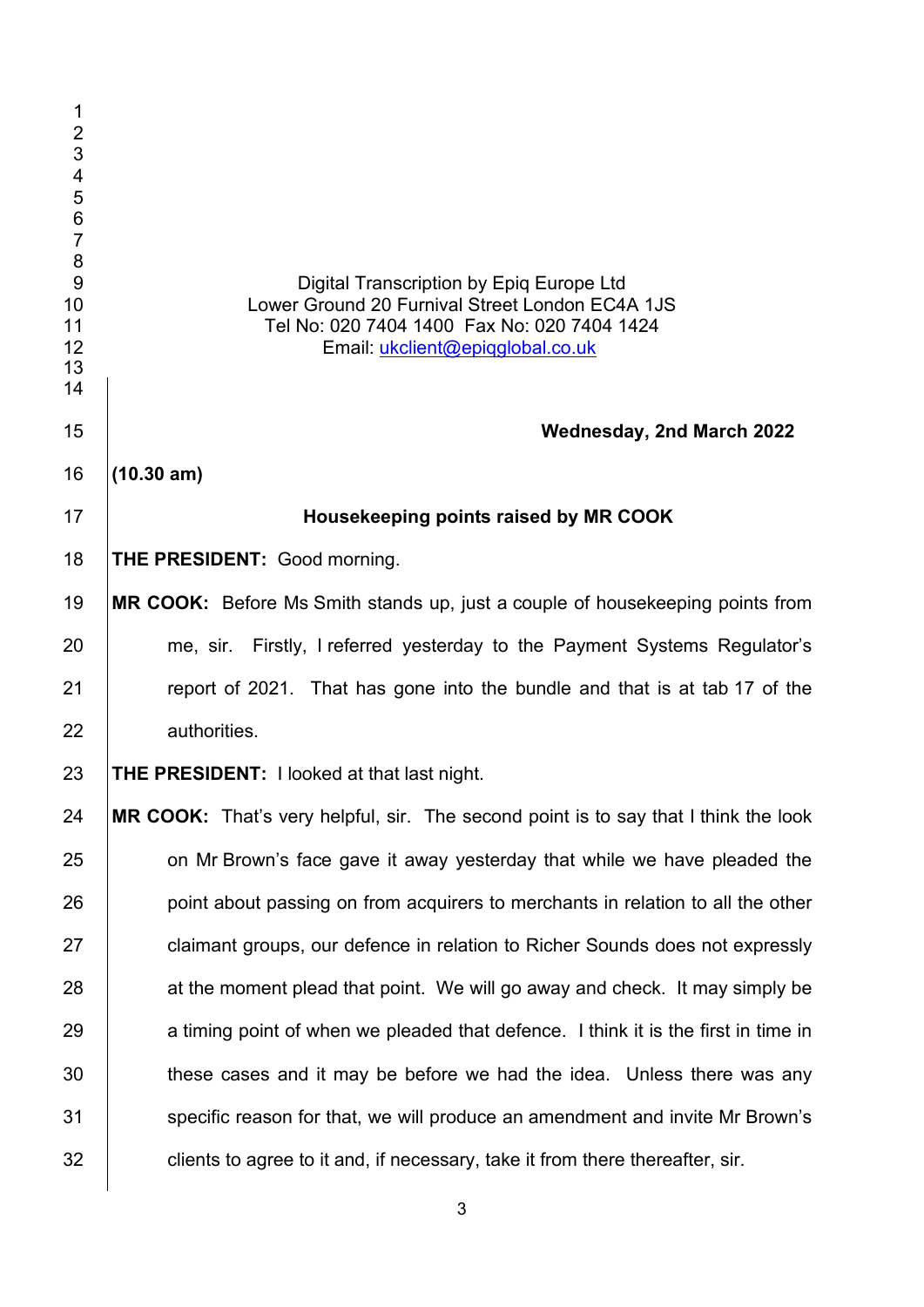The third one I am afraid is I have been sick overnight with probably Norovirus. It is **1** not COVID, but I was throwing up overnight. At the moment, at least, I seem  $\parallel$  to be up and around without any difficulties. Should there be a recurrence, I **Fig. 2** may have to leave the hearing very rapidly to avoid messing up the Tribunal's 5 T rather delightful new courtrooms. Simply so you are aware if I leave, that is **1** nothing to do with anything my learned friend is saying and you will be in good **hands with Mr Leith.** 

8 **THE PRESIDENT:** That's very helpful, Mr Cook. In fact, that cedes helpfully into 9 a point that I wanted to make. For reasons that I am not going to go into, 10 **because they are personal, I as a result of events last night would very much** 11 **like this hearing to be kept to an hour or so, because I would want to be on** 12 a train to Cambridge at about lunchtime or before. So to the extent people 13 can cut their cloth, I would be very grateful, but I don't want anyone to feel that 14 they are getting short shrift from the Tribunal as a result. So it's an indication. 15 | Ms Smith.

16

### 17 **Reply by MS SMITH**

18 **MS SMITH:** Sir, thank you. I will try to keep my reply as brief as possible in light of 19 what you have just said. First of all, I do need to make the point where 20 I started yesterday and where I will end up today is that the purpose of the 21 Sampling exercise envisioned by the previous Tribunal, as you know, was to 22 **try to keep this process practical and manageable.** 

23 In response to submissions from Mr Kennelly yesterday on costs you stressed that 24 vour proposed common issues process was intended to be more streamlined 25 and less costly than the previous process. We absolutely adopt that. We 26 stress that your new process should not become an opportunity for the card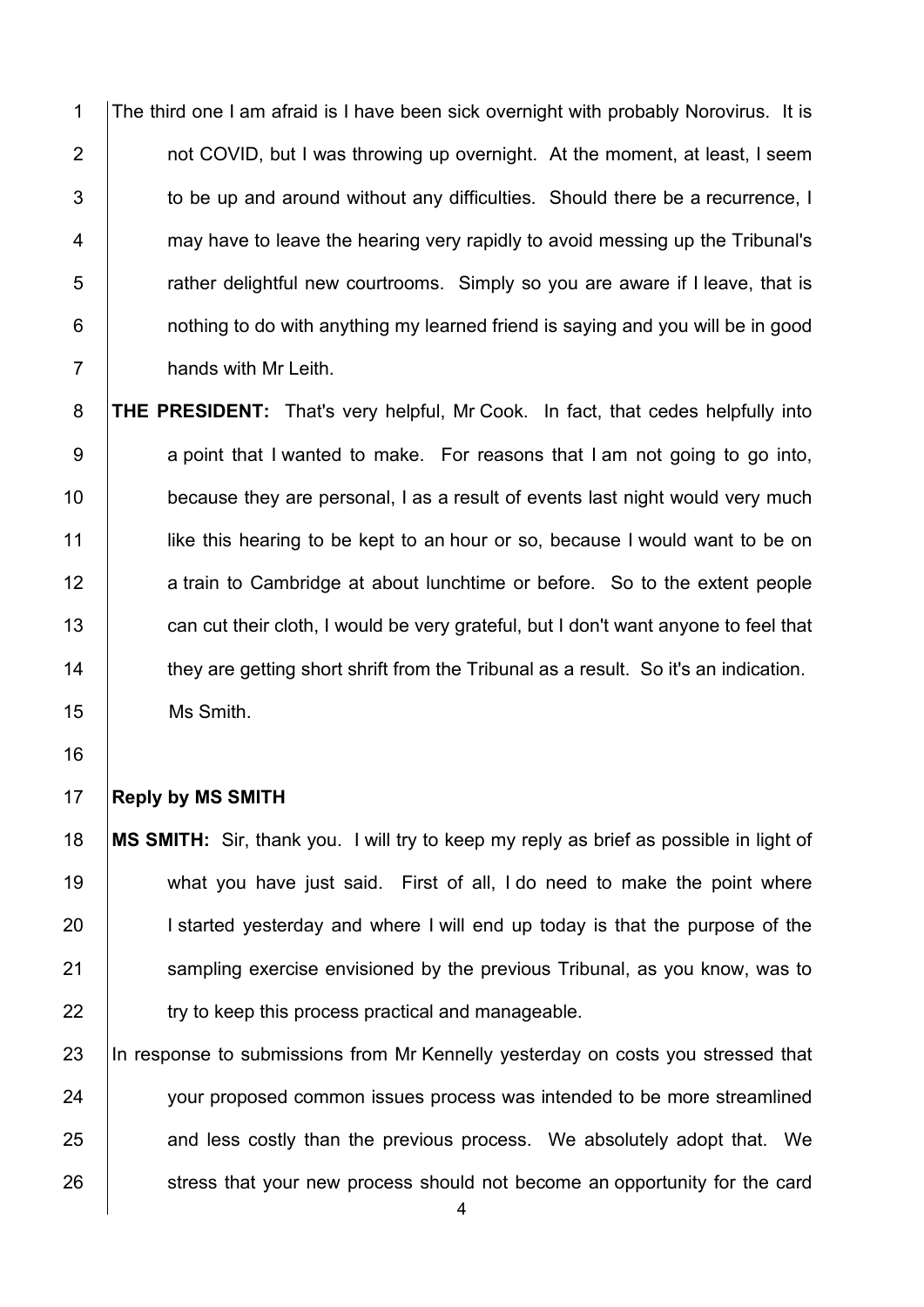1 Schemes to reopen everything or to seek to lead the Tribunal down a path 2 **which ends up making the proceedings more drawn out, more inefficient and** 3 more costly.

4 In that regard, yesterday Mr Kennelly suggested that the stay should be lifted on our  $\overline{5}$   $\vert$  claims under the anti-steering rules in article 102. We don't suggest the stay  $6$  should be lifted and we don't think that it is a sensible or efficient course for  $7$   $\parallel$  the Tribunal to take. The claims are made in parallel to the claims we make 8 | under article 101 and the default MIF rule. They are alternative routes to the 9 Same loss and damage. If we succeed under 101, we say there is very likely 10 to be no need for those claims. That's the reason why they were previously 11 stayed and why they should continue to be stayed. There is no benefit at all 12 on doing any further work on those matters before the October/November 13 CMC that we have proposed.

 That leads me to that topic. We maintain the suggestion we made yesterday that the **next step in these proceedings should be the preparation of lists of issues by**  $\parallel$  the lawyers, taking the list at paragraph 3 of Visa's skeleton as a starting point. The purpose of this list, this initial lawyers' list, would be to flesh out the issues and provide a framework for the Tribunal's subsequent consideration of **how to address those issues.** 

20 Initially it can be used we suggest at the CMC, which we have suggested could 21 | usefully take place in October or November, which would hopefully be after 22 we have received the Court of Appeal's judgment on the summary judgment 23 applications.

24 Yesterday Mr Cook suggested that these lawyers' lists could take a form of 25 a Commercial Court type list of issues. We think that's a sensible proposal  $26$   $\parallel$  and we agree with it.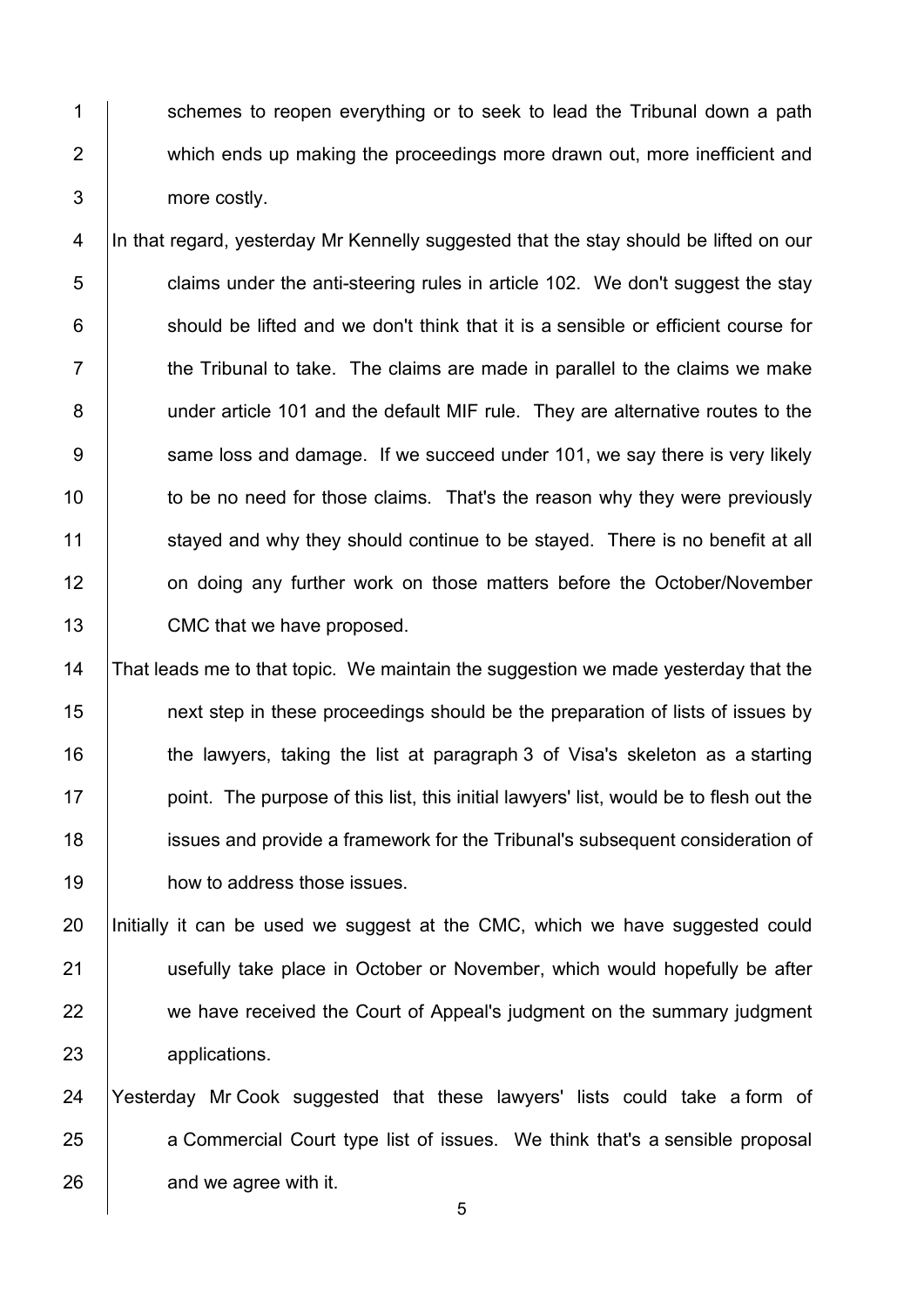Yesterday we suggested the Tribunal should order that we prepare the first draft of  $\parallel$  the list of issues within 14 days, but given that both defendants have indicated  $\vert$  they would want to refine and develop the list beyond the summary of high **level points set out in paragraph 3 of Visa's skeleton, and also given the fact that both parties have already litigated one set of Commercial Court MIF proceedings, presumably produced lists of issues in those proceedings, we**  | and now suggest that the order be reversed, that the Tribunal order the 8 defendants produce refined lists of issues within 14 days and that the **b** claimants can produce their suggested amendments to that list within a further 10 | 14 days.

 We then also suggested that the Tribunal can subsequently deal with any disputes **12** and order a final list of that initial list of issues. If the Tribunal is agreeable, we 13 think that can be done and should be done on the papers without a further 14 hearing.

 $\vert$  As a next step yesterday, sir, you suggested that perhaps we could shortcut the **process by just saying let's use the paragraph** 3 as a list of issues and the hext step should be to produce a refined list with input from the economists on 18 evidence. We submit that it would be preferable and hopefully more efficient 19 to produce the lawyers list we have suggested, the Commercial Court list type **b** of issues first in order to frame the issues.

21 In October/November we should hopefully have a judgment from the Court of Appeal and we will know which article 101 issues survive that judgment and need to 23 be tried by this Tribunal and which don't. It may be we hope, obviously from  $\vert$  our side of the bar, that summary judgment will be given on a significant chunk of the article 101(1) issues, and if that's the case, the experts will never **have to engage with them at all.** So significant costs could potentially be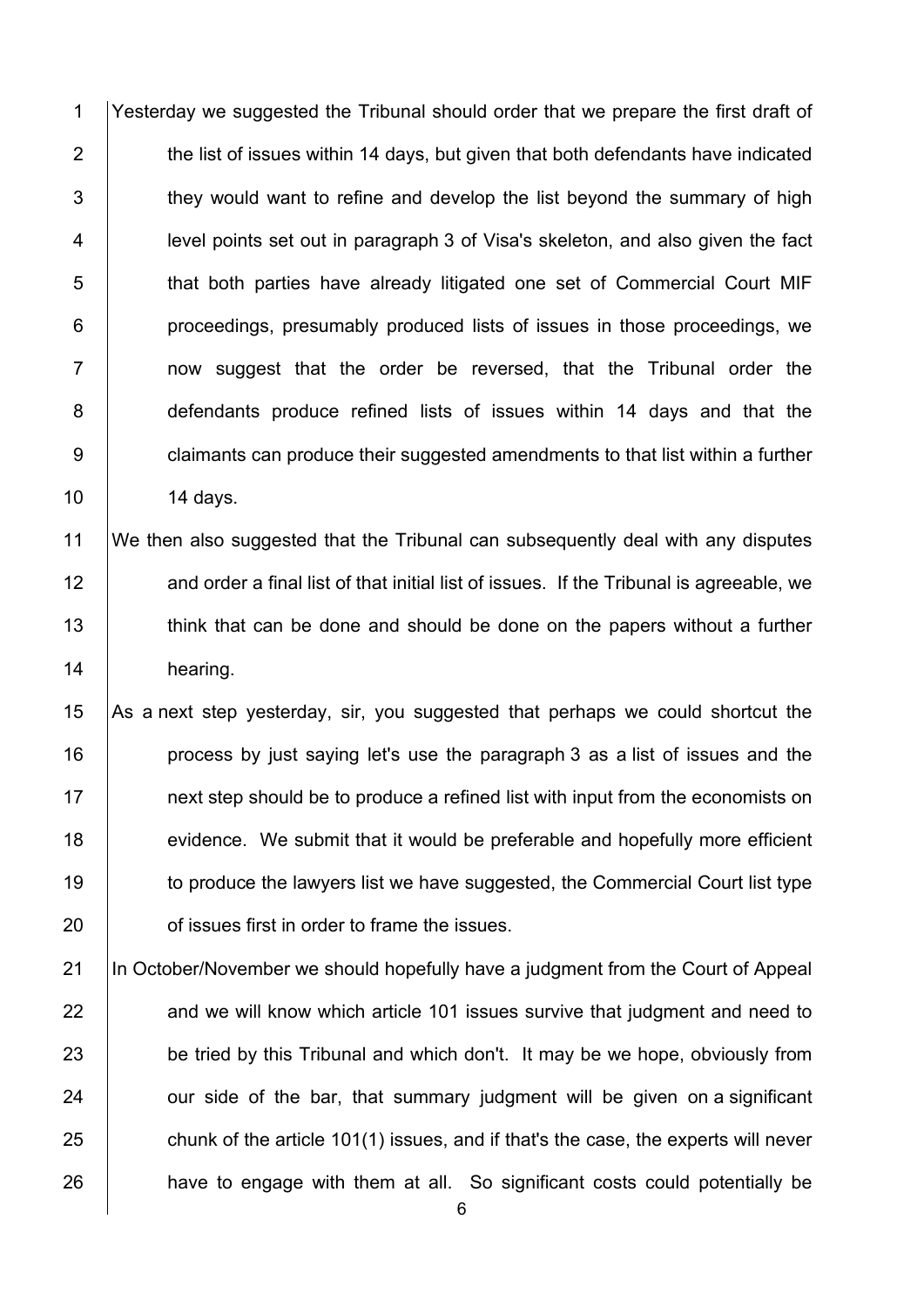1 Saved by the experts not engaging with those issues for the purposes of the 2 more detailed granular list of issues on which the experts make input.

3 We submitted yesterday, however, that work can and should be done before the 4 Cortober/November CMC on issues which will need to be determined by this 5 Tribunal regardless of the Court of Appeal's judgment.

6 Yesterday we submitted that the most productive and efficient way of proceeding in  $7 \mid$  this regard would be for the Tribunal to order that following the settlement of 8 **the Commercial Court style list of issues, there should be sequential** 9 exchange or sequential production of expert reports, not exchange, sequential 10 **production of expert reports, first from the defendants and then from the** 11 claimants, and that those reports could set out the granular issues which the 12 experts say need to be determined by the Tribunal and the data and material 13 **that the experts say they will need to consider in order to determine those** 14 **issues**.

15 Those reports we say should be produced before the CMC in October and 16 November, and where there are any disputes on them, they can be resolved 17 by the Tribunal at that hearing. We should also by then be in a position to 18 **know what article 101(1) issues might need to be added to the lists.** 

19 We maintain that proposal of the exchange of expert reports. Yesterday we 20 **Suggested it be limited to issues arising under 101(3). However, we now** 21 Suggest it should cover also quantum and pass-on. We take on board 22 Mr Cook's submission yesterday to the effect, I think he said he is comfortable 23 with the process of producing a high level Commercial Court type list of issues 24 to be followed by the identification by the experts of the granular issues, but 25 he's concerned that the latter, the granular list of issues, should not be limited 26  $\vert$  to 101(3), because he said there may be an overlap with issues arising under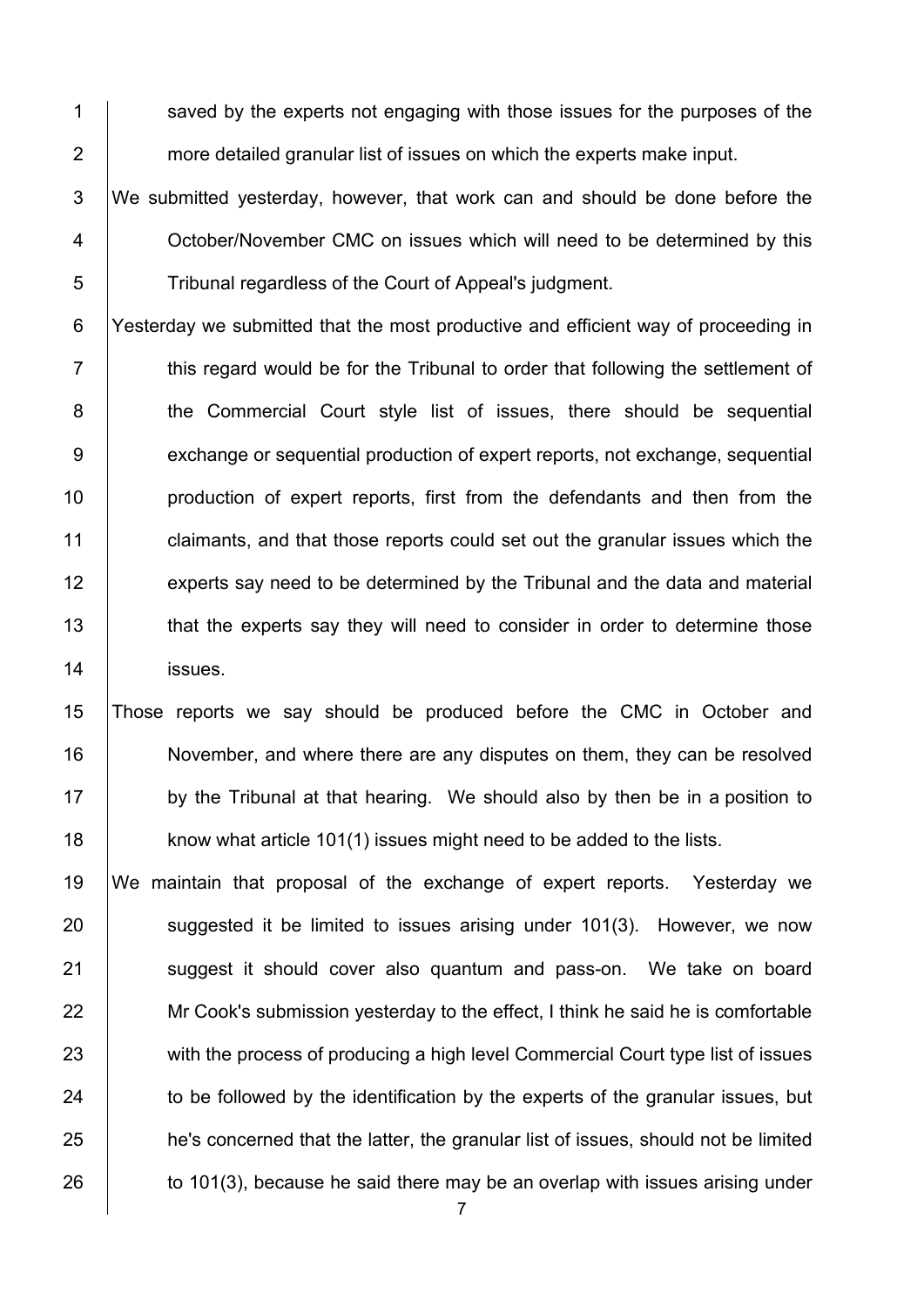**quantum and pass-on.** 

 We take that on board and we suggest, therefore, that the expert reports be | produced sequentially with a view to identifying these granular issues should  $4 \mid$  cover both 101(3) and quantum and pass-on issues. We say again that can **Fig. 2** and should be done by the date of an October/November CMC. Both card schemes have already litigated those issues in the first wave of proceedings, if not all the way to trial -- cases have been settled -- at least far enough along 8 we say for their experts to already -- or should already have a pretty good **julies** idea of what they require.

10 So far we have proposed that the Tribunal can and should make the following orders **today.** Those orders are as follows just to set them out clearly.

 We say that a further CMC should be fixed for October or November. We think that's **likely to need two days.** 

 We think that the Tribunal should order that the defendants produce a Commercial Court stye list of issues within 14 days of today's date. The claimants respond 16 with an amended list within 14 days of that date and then the Tribunal resolve 17 any disputes on the papers and order a final list of issues. That takes us 18 | I think to about mid-April.

 We then suggest that the defendants have, say, four weeks to produce an expert **Fig.** report on the granular issues to be determined as regards article 101(3) and **quantum pass-on and the data and material that they require.** 

 The claimants then, say, have a further four weeks to produce expert reports in **Fig. 23** response. Then there should be provision for the experts to meet and seek to agree their list of granular issues. Also, after the exchange of expert reports 25 we suggest the parties should liaise to seek to agree what information that the 26 experts have requested they are willing and able to provide.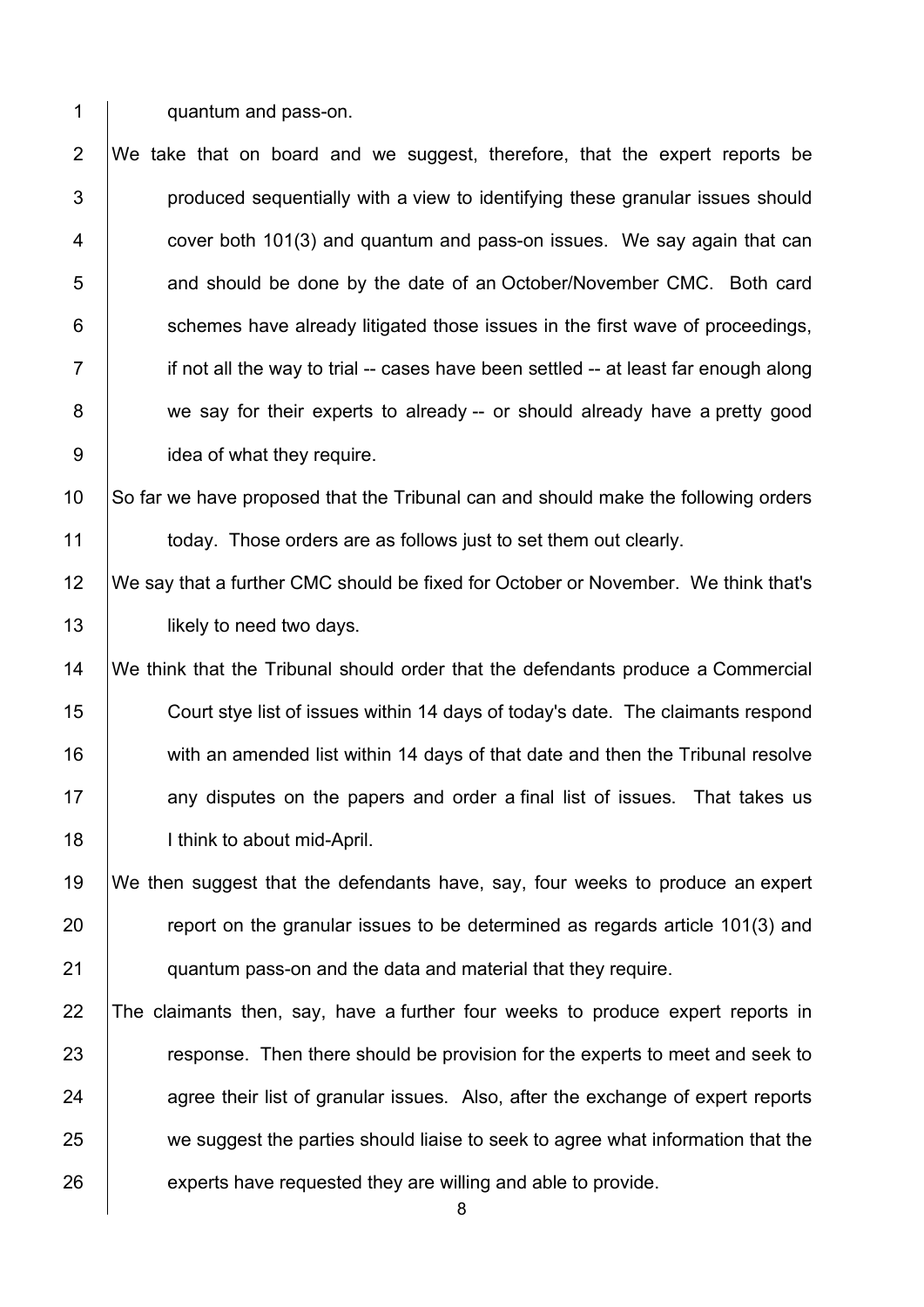We suggest that 30 days before the CMC is listed the parties should serve | an agreed list insofar as they can agree, an agreed list of disclosure or **information and make any applications for categories of disclosure that might** 4 be in dispute. When I say disclosure, I mean within that data information seeking by way of interrogatories along the lines you indicated, sir.

6 That way we get to the CMC in October and November with a clear idea of what's in 7 dispute and where the disputes lie around the scope of disclosure and the 8 issues. If possible, we should take steps, in our submission, to avoid having 9 dead time between now and the next CMC and avoid having dead time 10 between the exchange of the expert reports and the CMC, and in our 11 Submission to the extent possible the autumn CMC should be about resolving 12 any disputes about the scope of disclosure in light of the expert reports, not to 13 set a timetable to run into the next year, into 2023 to resolve any such 14 disputes.

15 Sir, those are our proposals. I think they are pretty much on a line with what we 16 **Suggested yesterday, but with some nuances and changes in light of what the** 17 **card schemes said.** 

18 I have two further points on which I wish to make submissions which I submit can 19 **19** and should be addressed by the Tribunal today.

20 The first goes to the evidence required to prove exemption under 101(3). It is I think **accepted by the card schemes -- it certainly seems to be what's on the face of**   $\parallel$  their skeletons -- that the test set by the appellate courts for whether MIFs should be exempted under 101(3) is whether they generate benefits for 24 merchants which outweigh the harm they cause. The Supreme Court called **here** 'fair share' test.

26 In our submission, proving just that a MIF is set at the merchant indifference level, a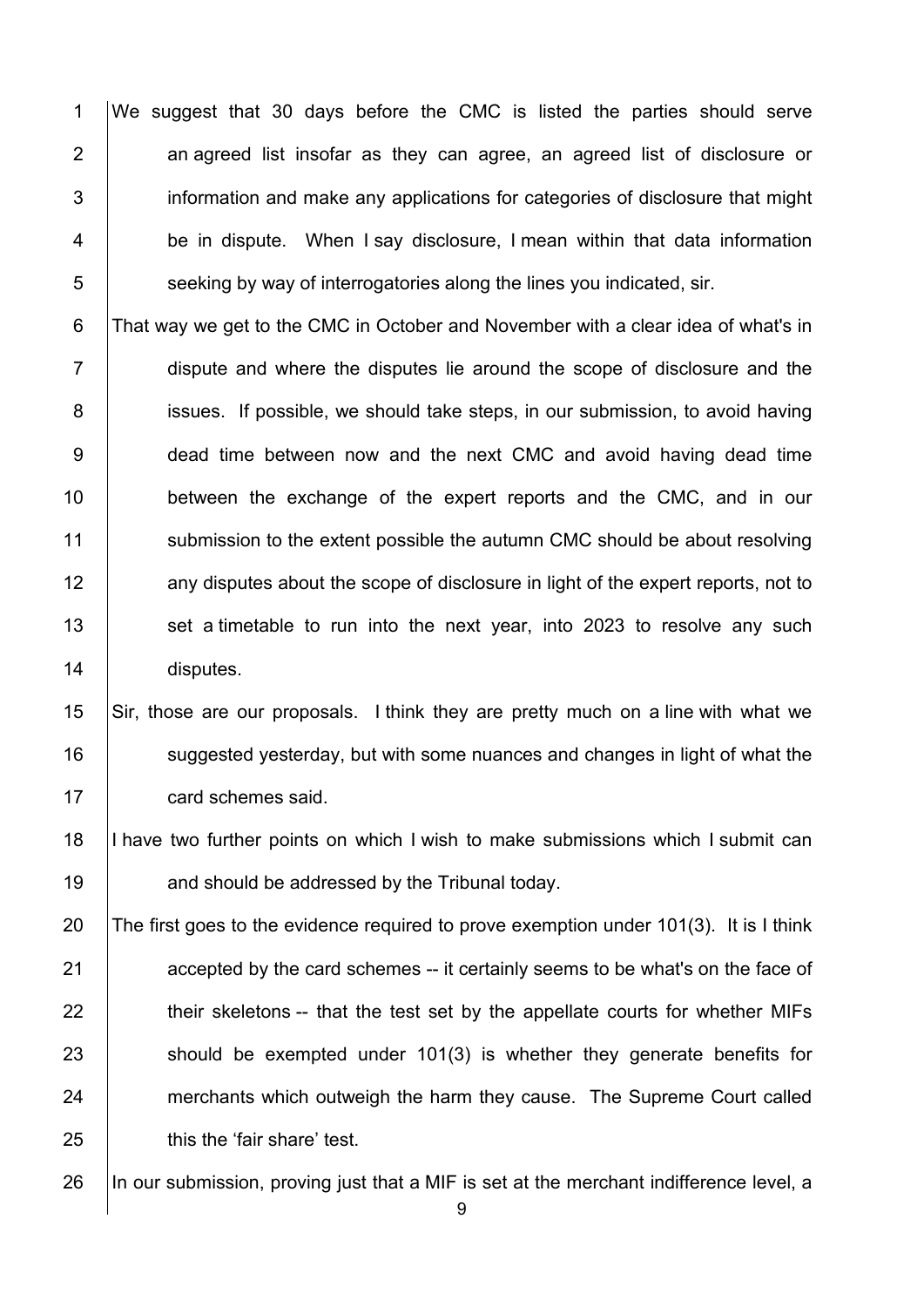MIT MIF, does not answer that question alone. In fact, a MIT MIF does not **1** necessarily generate any benefits for merchants. I will not develop that point,  $\vert$  but that is the point we will be taking, but in any event I think it is also agreed 4 From the submissions that were made yesterday that whether or not a MIF is set at the merchant indifference level is just one element to be considered by  $\vert$  the Tribunal under 101(3). So, however, bearing all that in mind, Visa's  $\parallel$  expert, Mr Holt, has already done, as you have seen, a substantial amount of 8 work and, in fact, produced two expert reports on what he says he needs to **provide an acceptable estimate of the MIT MIF.** 

10 He said, and Mr Kennelly stressed yesterday that that was only done in the context 11 **1** of the sampling exercise. Fine, but he has done that work. He has said this is 12 what, within those confines, I say to the Tribunal is necessary in order to 13 **prove the MIT MIF and he said I need responses to our exercise from 37** 14 | sample claimants.

15 Now if I may ask you just to compare what he asked for in those reports with what 16 was available to Visa in the previous trial where they did argue MIT MIF. If 17 I could ask you to look at Visa's skeleton at paragraph 16 in Visa's skeleton. 18 At paragraph 16, Mr Kennelly refers to the approach that Visa took in the 19 *Sainsbury's v Visa* proceedings in the High Court in producing a MIT MIF. 20 They say in those proceedings they relied on evidence from a range of 21 different sources. The Commission survey which we say provides a much  $22$  better overview of the market as a whole. RFI responses from 16 different 23 claimants that were in front of the proceedings in the High Court, and the 24 BDRC survey that Visa carried out, which again we say provides more of 25 a broad overview.

26 Now, in light of that we certainly -- that we submit was seen by Visa at that stage as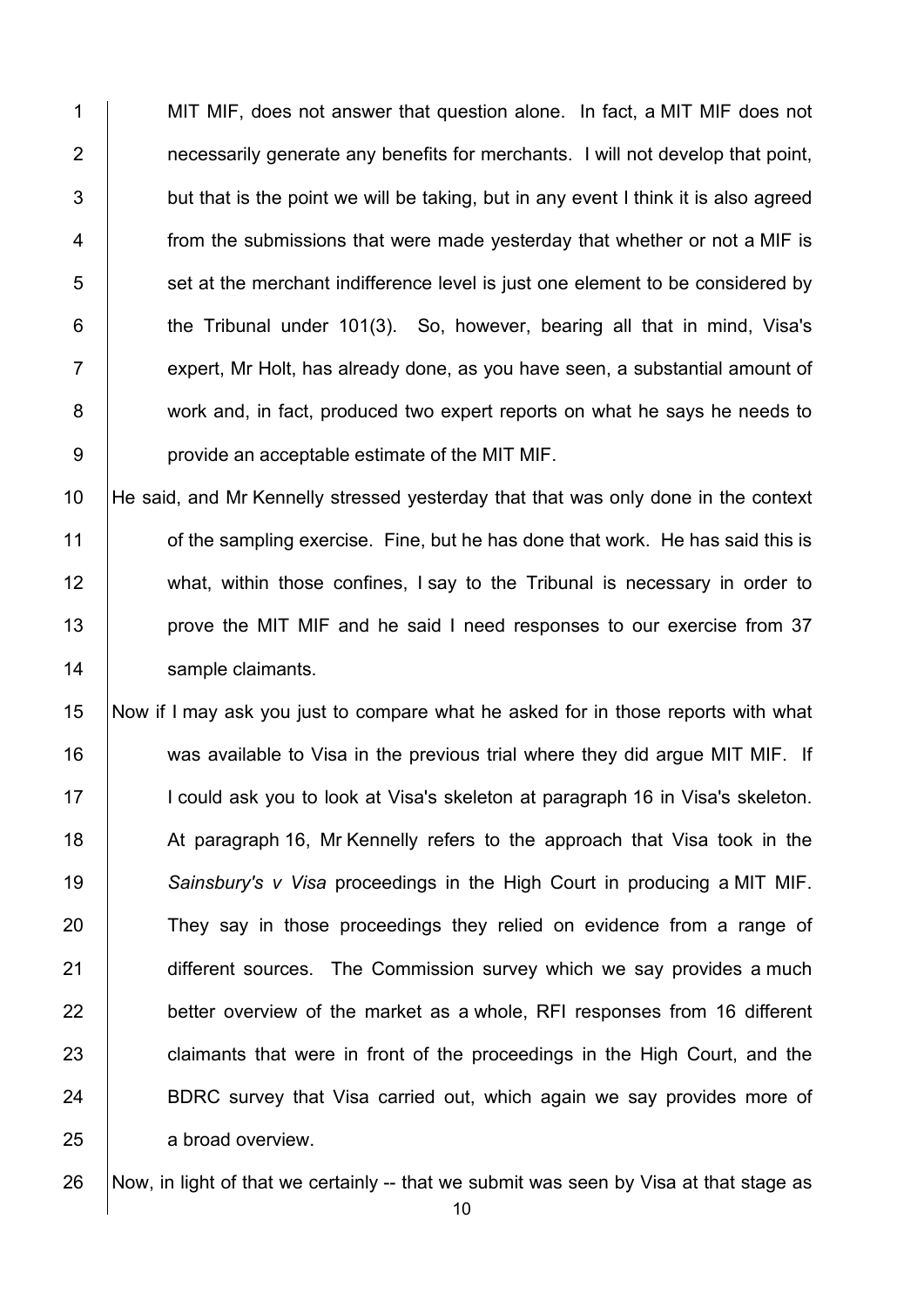1 being the evidence that they wanted to put in front of the High Court on the 2 MIT MIF. We certainly in light of that, and that's a lot less than what they are  $3$  | asking now, we certainly in light of that resist the suggestion made by Mr 4 Kennelly yesterday that Mr Holt should now be allowed to extend the exercise  $5$  | even further that he wants to carry out, extend the exercise beyond the 37  $6$  sample claimants, I think was the suggestion that Mr Kennelly was making 7 | vesterday. Effectively now all bets are off. We want more. We certainly 8 **8** resist that suggestion.

9 On the contrary, we maintain the position that was set out in our skeleton argument 10 **for yesterday's hearing that a sample of ten claimants responding to Visa's** 11 **RFI** is adequate for the purposes of producing a MIT MIF, particularly when 12 any sample is unlikely to provide an overview of the market as a whole and 13 the publicly available sources of data are likely to provide a better picture of 14  $\parallel$  the economy as a whole, but we maintain the position that a sample of ten is 15 **a**dequate, and extending the onerous exercise of data collection and 16 disaggregation that's required by what Visa have perhaps rather hopefully 17 | called an RFI but really is a data collection exercise, would be wholly 18 disproportionate and is not necessary, particularly when you compare it with 19 what was available to the experts in the Visa interchange proceedings in front 20 **b** of the High Court set out in paragraph 16.

21 **THE PRESIDENT:** Ms Smith, just so that you have an indication as to where our 22 direction of thinking is going, we are absolutely not going to sanction without 23 **proper argument a wider exercise than is necessary.** What that exercise is 24 we really don't want to decide today. So, you absolutely have -- going forward 25 we are envisaging a process where precisely these points can be made, 26 because I want to be clear we are going to exercise -- we ordinarily exercise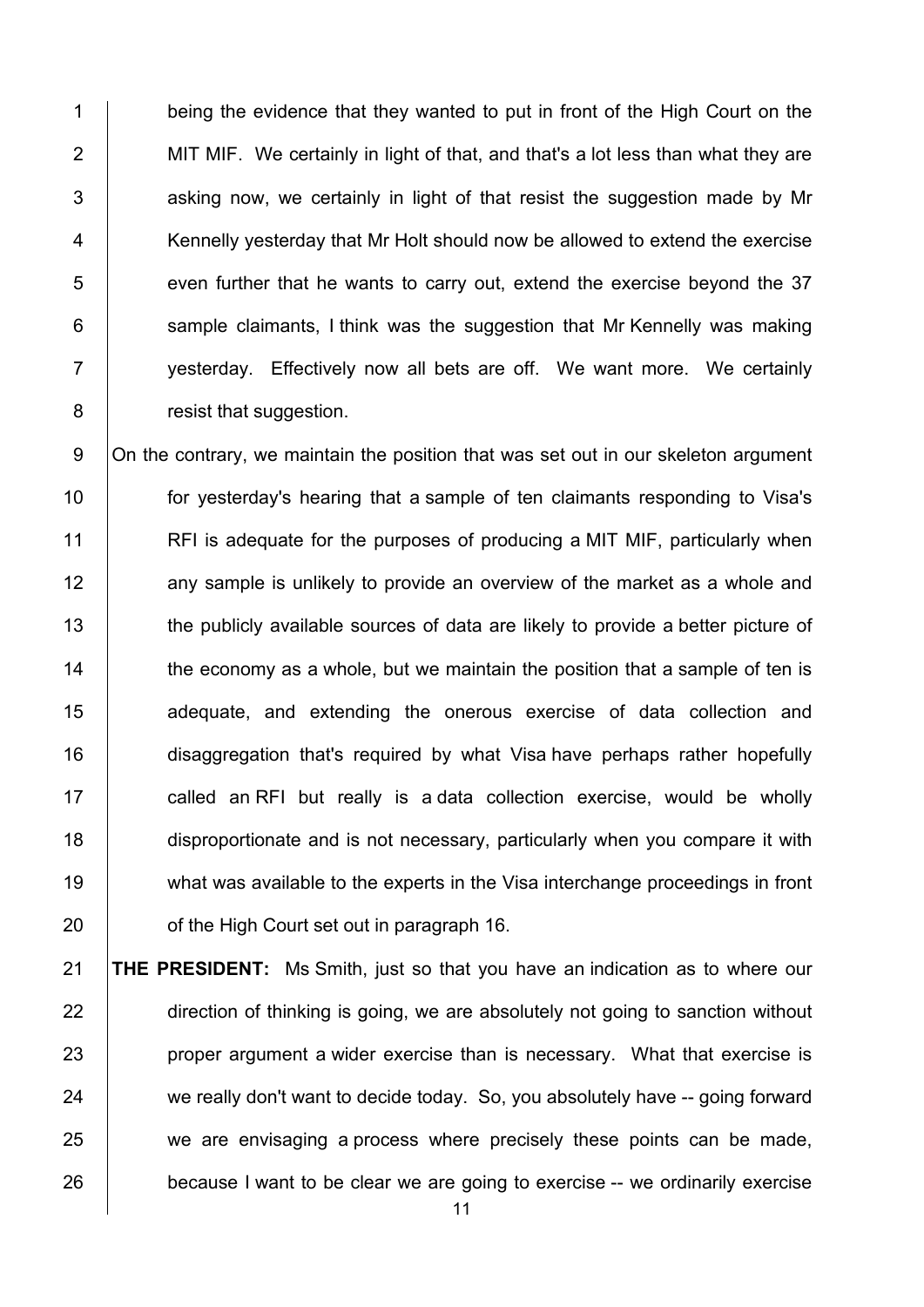**pretty rigorous control over the evidence we hear, but that rigour is going to** 2 be rather more extensive in this case.

 So, your points are entirely well made and we will want to hear from you in due  $\vert$  course. If that's the reason you put the marker down, then it is well made. If,  $\Box$  on the other hand, you are inviting us today to say the evidence needs to be shaped in a particular way and we should on this issue order the sampling  $\parallel$  that you suggest, then we are very much not with you, simply because we 8 don't want to make orders in relation to these extraordinarily difficult to 9 manage proceedings until we have got a very clear idea of the shape of the **proceedings.** That is the sort of order we are going to be making today, but, 11 to be clear, what we envisage doing is going to have a point in time at which 12 each side will say what they want for the resolution of a particular issue, but 13 I want to be absolutely clear what each side says they want does not mean **they are going to get it.** 

15 So, if that's enough comfort, then that's absolutely fine, but if you want to go further **and argue that we today lay something down, then I think you have quite a lot b** of hard work to do.

**MS SMITH:** Thank you. Can I take a moment?

**THE PRESIDENT:** Of course.

 **MS SMITH:** We hear what you say, sir. If I can just move on from that point then **and if I could very briefly address my second issue.** 

**THE PRESIDENT:** Of course.

 **MS SMITH:** Which is the approach to quantum. It appears now that all parties agree, although there may be some generic issues regarding quantum **pass-on, it is also inevitable that there will also be claimant specific issues.** 26 As regards generic issues I would just like to take back up one point made by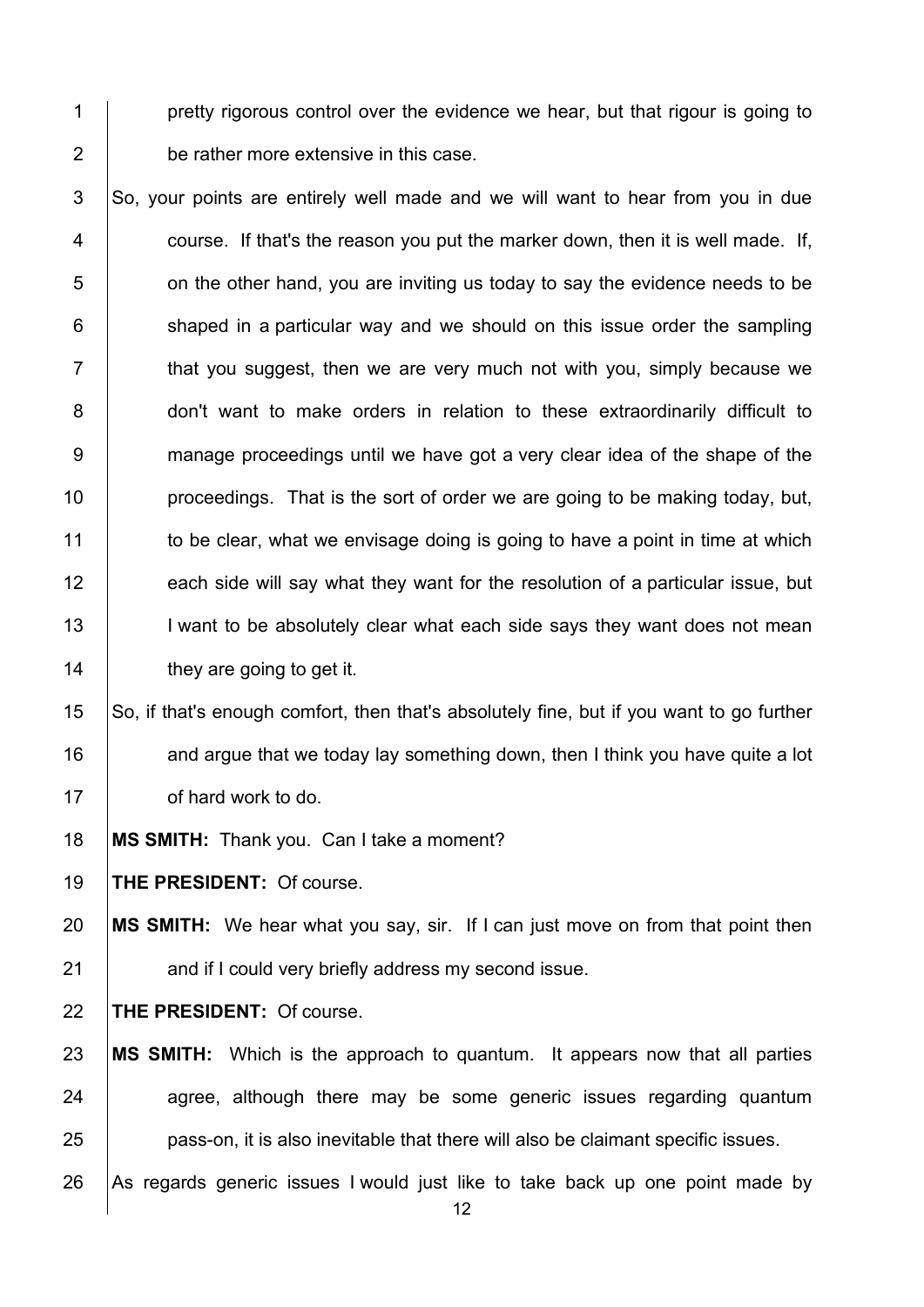1 | Mr Cook yesterday. He said yesterday that the December PSR, the **December 2021 Payment Services Regulator Report showed, and he will**  $3 \mid$  argue, that there was little or no passing on of the MIF --

**THE PRESIDENT:** We looked at that and it doesn't quite say that.

**MS SMITH:** It doesn't quite say that.

**THE PRESIDENT:** We can see the area for debate there.

 Can I give you another indication of our direction of thought on pass-on in particular? 8 Your submissions yesterday I think served the very helpful purpose of making **clear to us that the issue is an extraordinarily difficult one and we have in mind a** form of process where special treatment is allocated to pass-on with a view 11 to resolving pretty early on not only the legal issues that you say you need **Fig.** resolution on but also the practical issues which at least we believe in how **this sort of issue is going to be resolved.** 

14 So, we entirely understand the difficulties of pass-on. We think you are right that 15 There needs to be some kind of articulation of just what it is that we are **dealing with before one goes into the market and gets the evidence for it, but** 17 we envisage something rather more than simply legal submissions on **pass-through.** We have in mind a kind of hybrid process where we receive **Submissions, which will include legal submissions, but submissions which will** 20 be essentially, how on earth does this issue get tried, given its nature? That's **1** not putting it very well, and I am sure the order we make will put it more clearly, but we have that in mind. I hope that will address the concern you 23 have regarding the clarity or otherwise of the points that arise, but I think you can take it that, apart from finding that this is an extraordinarily hard issue, we 25 are not going to say anything more about pass-on in our ruling, because **frankly I don't think anyone in this courtroom actually has articulated with**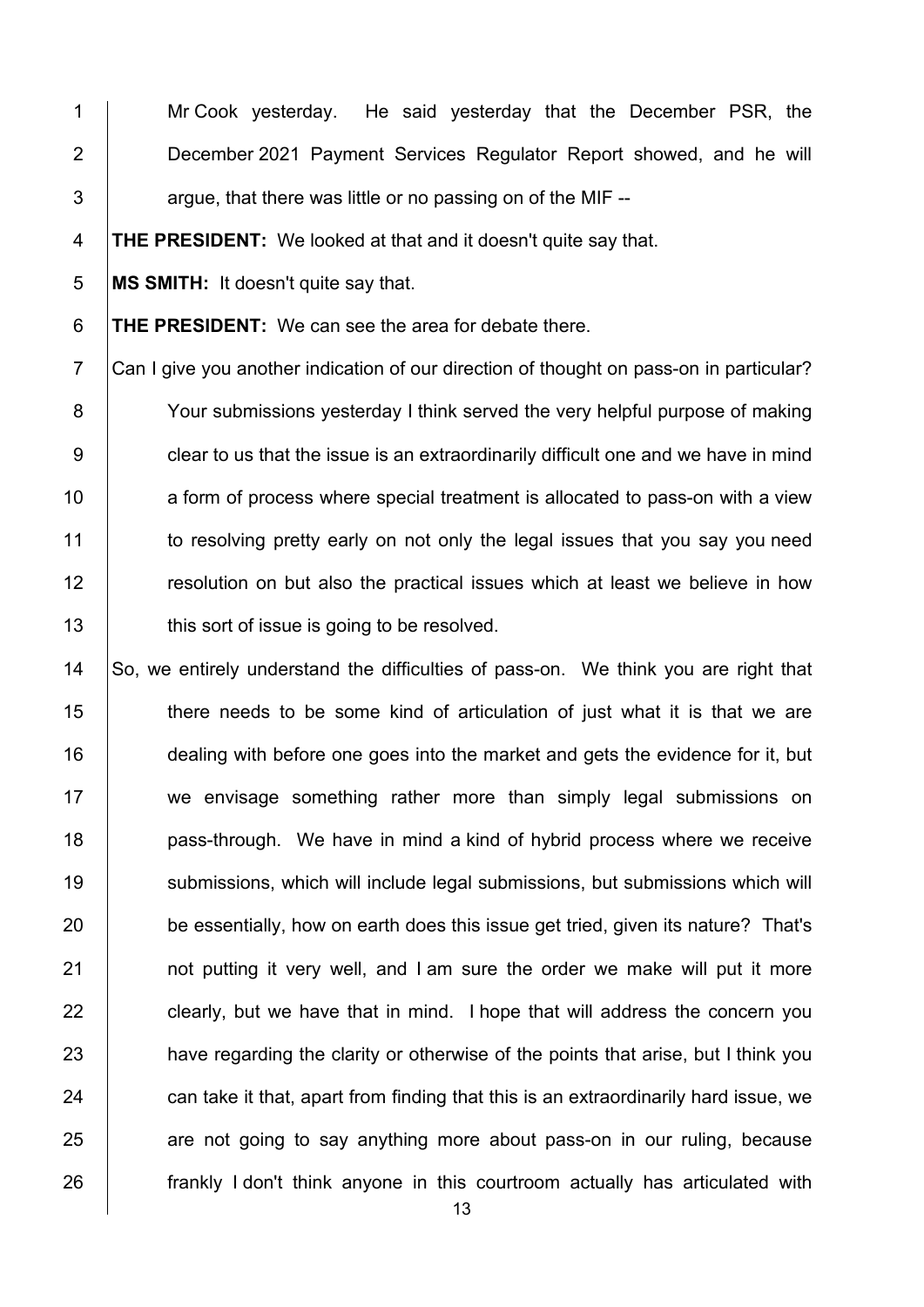$\parallel$  sufficient clarity what it is that we are trying to do. I say that without intending 2  $\parallel$  to be critical of anyone. I think this is just a terrifically difficult issue.

 **MS SMITH:** Thank you very much, sir. Thank you for that indication. In light of that 4 | I think what I was going to say I will keep it extremely brief and it may be it is **i** in the nature of a marker rather than any suggestion for what the Tribunal **does today, but it is clear Mr Cook yesterday said that as regards claimant**  specific issues which he accepted there probably would be on pass-on that it 8 is likely there will need be to be some sampling on those claimant-specific issues.

 We agree with that and we are extremely keen not to waste the work that has 11 already been done on sampling, and the agreement that, in fact, has already 12 been reached with the card schemes in the context of the sampling process **proposed by the previous Tribunal as to the ten categories of representative claimants, and we think that the fact-specific issues on pass-on can be determined by reference to a sample of ten claimants taken from those**  $\parallel$  categories, and that there is -- if we are using those sample claimants for the **purposes of pass-on only, not for the purposes of 101(3), then there is no 18** need for the survey proposed by Visa. If that survey was designed for the **purposes of ensuring the claimants were represented as far as possible of the** 20 economy as a whole for the purposes of 101(3), they wanted small, medium 21 and large and they wanted people who had blended MIFs, etc.

 For quantum and pass-on, in our submission, the sample claimants just need to be **Fig.** representative of the claimant groups, so before the Tribunal, and it has already been agreed between the parties that the ten categories are  $\parallel$  representative in that regard in my submission.

**THE PRESIDENT:** Yes. Again can I give you an indicator as to where we think we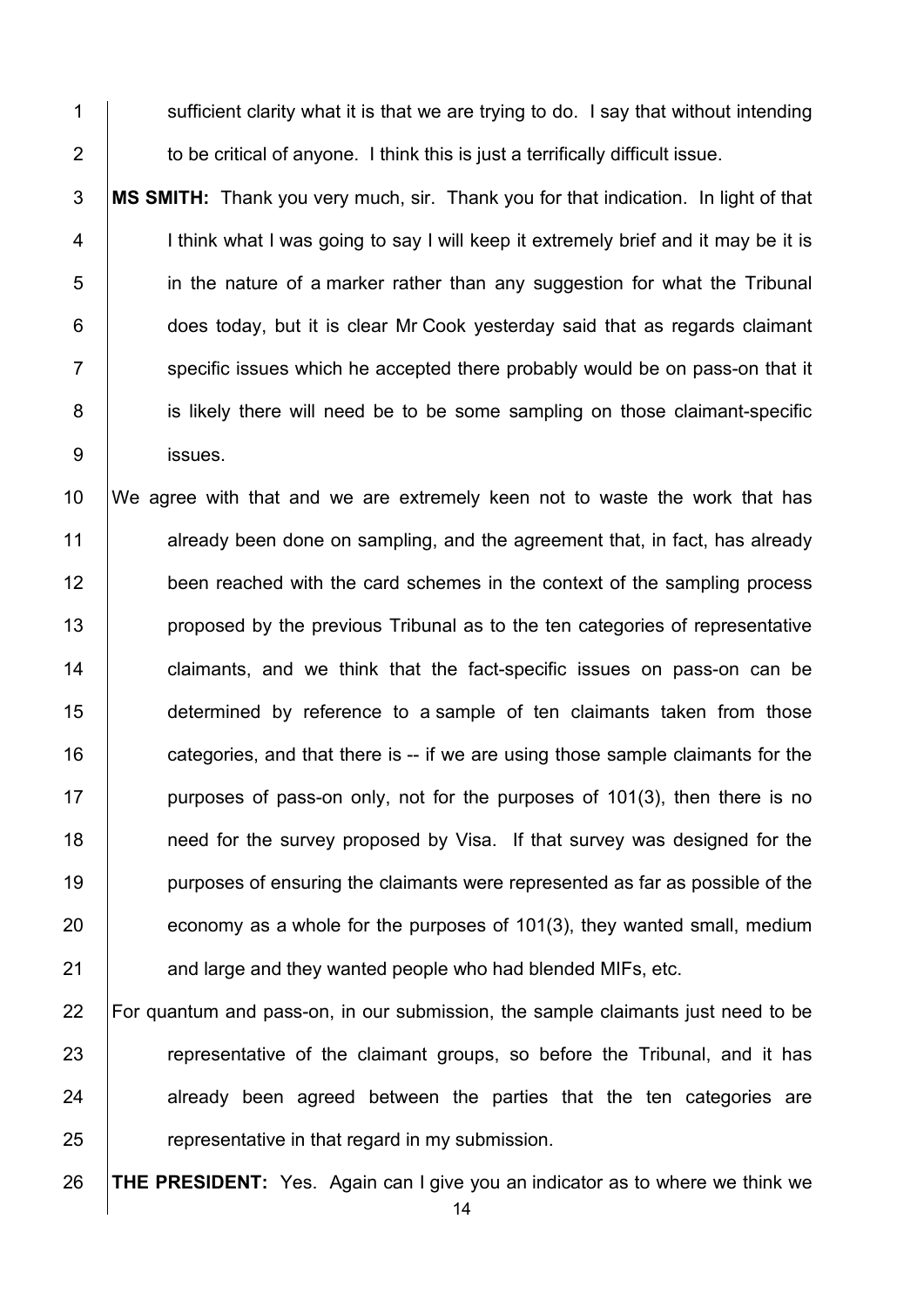1 are going on this?

 Speaking for myself, and I think that view is shared by my colleagues, we see  $\vert$  a great deal of force in what you say, but we are again uncomfortable about **Fig. 2** making a direction today, given what I articulated about the uncertainty of what we are dealing with. So, we have in mind that there will be a process of scrutiny of how the parties are going to address and enable the Tribunal to  $\vert$  resolve pass-through. That is going to be before we determine how **conclusively that is going to be proved.** 

9 If after that process both parties say it is sampling and what was previously ordered 10 is the way to do it, then I suspect you will get very little push-back from the 11 Tribunal. The Tribunal places enormous weight on the agreement of 12 **12** opposing parties, because it usually means that the proposal is a sensible 13 one, but putting down our own marker, I would be very uncomfortable in 14 Saying today that sampling is the right way to go. By sampling I mean picking 15 **Selected claimants as representatives of other things. Clearly, given the** 16 volume of claimants, some kind of exercise in terms of limiting the evidence is 17 going to have to be undertaken and that's a given, but whether that limitation 18 is in the form of sampling as you are proposing or whether it is some other 19 way of doing it, that is where, again, if you want the Tribunal to indicate we will 20 **let is under** listen very carefully to argument in the future, that indication we will give you,  $21$  but if you want us to commit today to a way of doing it, then I really don't think 22 we are willing to do that.

23 **MS SMITH:** We hear what you say, sir, and we are grateful for that indication. In 24 **lubses** light of that I think that's all that I have to say in reply. I know that Mr Brown 25 **has one or two points that he wants to make as well in reply.** 

26 **THE PRESIDENT:** Thank you very much as well, Ms Smith.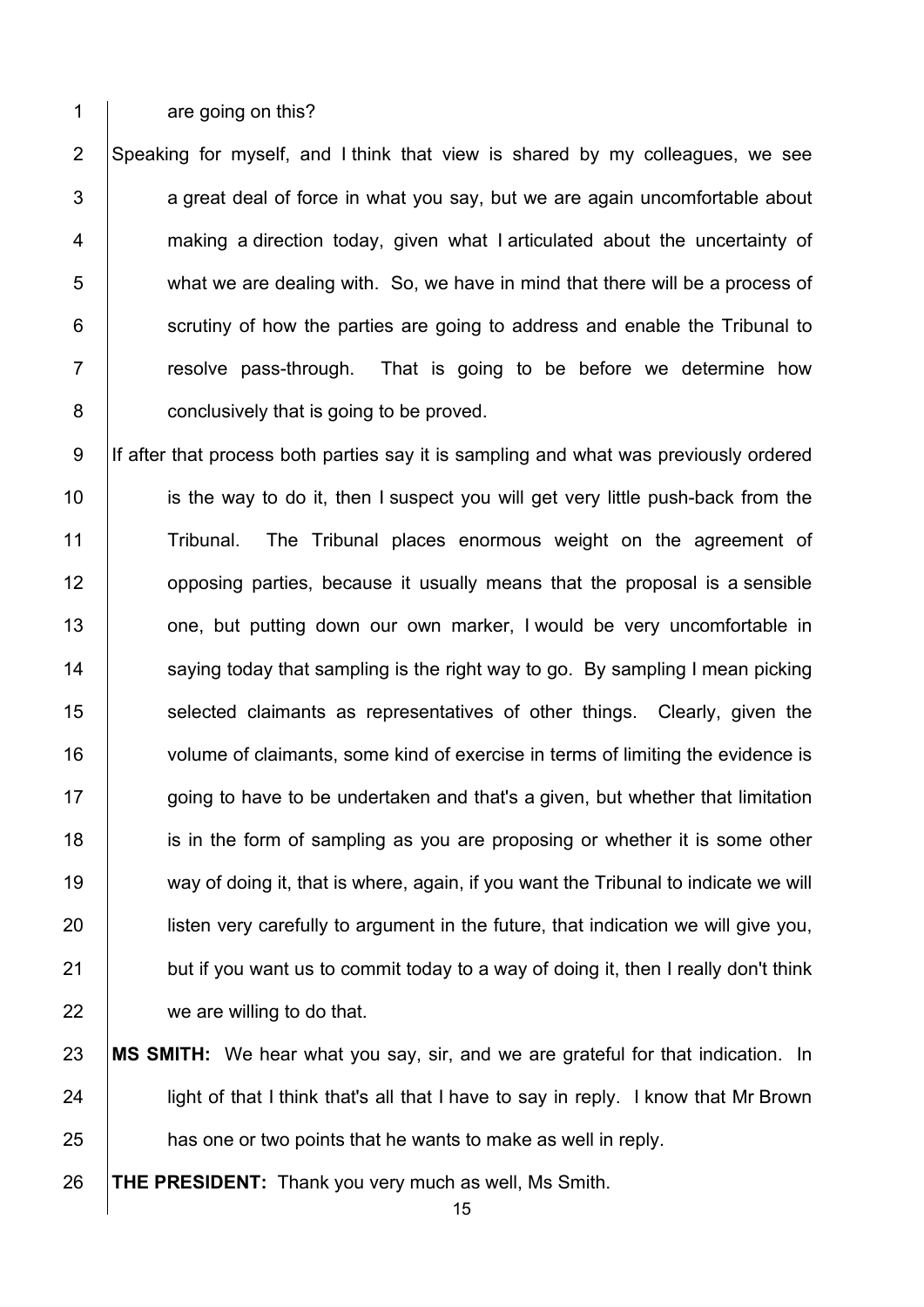# Yes, Mr Brown.

#### **Reply by MR BROWN**

 **MR BROWN:** I am grateful. Sir, in light of your indication I will keep this as brief as 5 | Can. I intend just to be a few minutes.

 | I just want to make the point that we have made throughout the course of these, as it were, conjoined proceedings that we are in a unique position on the claimants' 8 Side. We are separately represented and we have just one claim. We are not 9 | part of a group. We don't have the benefit of whatever cost sharing arrangements they have and other arrangements that the groups will have.

 Our claim is a small one in the grand scheme of things. I appreciate it is a claim we decided to bring, but it is a small one in the grand scheme of interchange 13 claims. It is limited to UK and intra EEA MIFs. It is limited to an article 14 | 101 claim. We don't have an abuse of dominance claim, like Ms Smith's Humphries Kerstetter clients. We don't have an inter-regional MIF claim and 16 so on. Of course, we have only sued one of the two schemes, Mastercard, so 17 we have no personal skin, as it were, in the Visa game.

 Our position up until yesterday when we thought we were going down the sampling **line was that -- leave us out essentially.** Now we recognise that the Tribunal **is not attracted to the sampling approach.** I am certainly not going to be **pushing back against that. I heard what you had to say about sampling, sir,** even in respect of quantum. I am not seeking to reopen that today.

23 The point I wanted to make is that we were concerned about it before. We are even 24 more concerned about it, having heard from Mr Kennelly about the possibility **or** of opening up the Humphries Kerstetter claim to encompass the abuse of 26 dominance and the anti-steering rules aspects of those claims to make this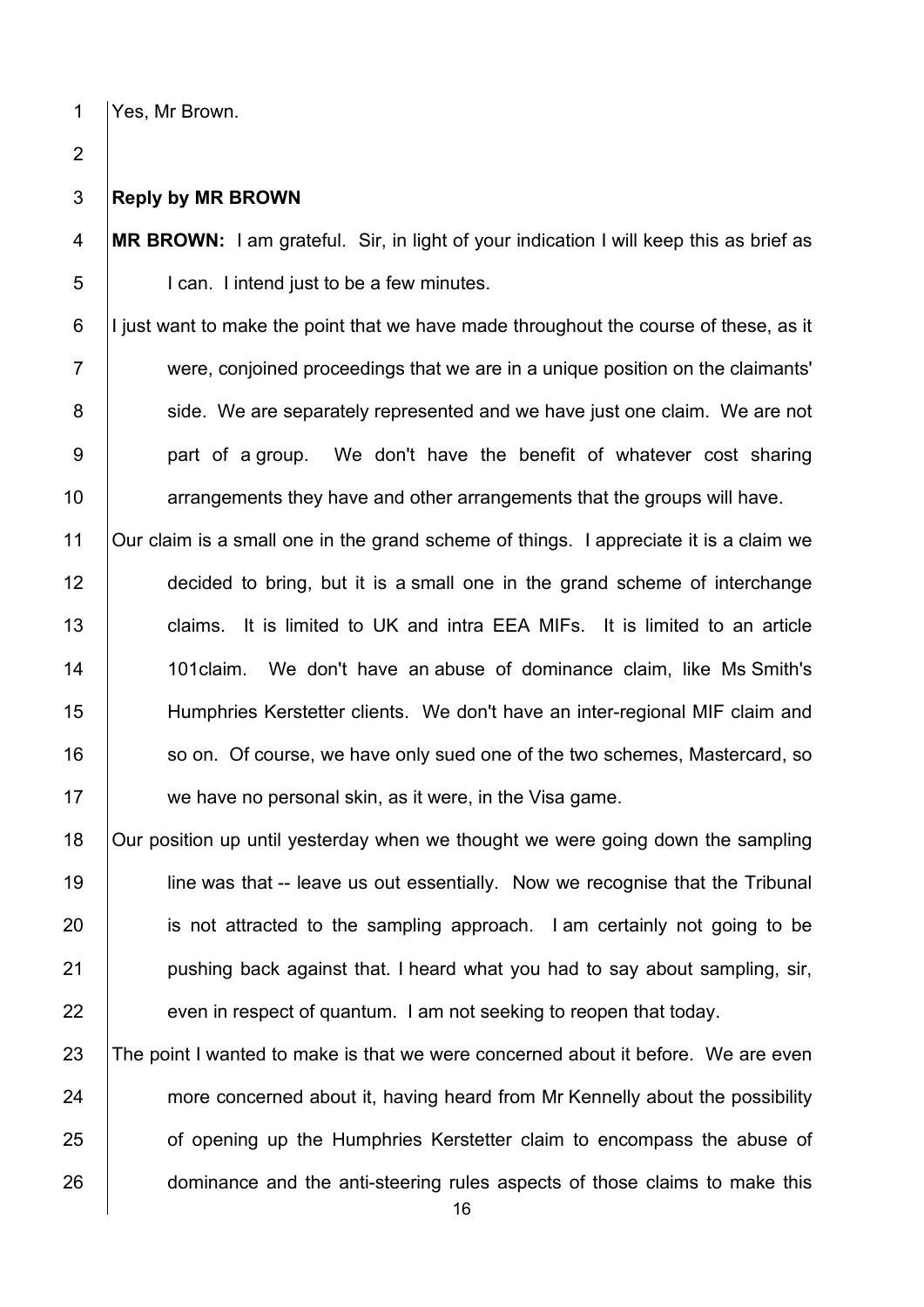$1$  an even larger, more sprawling piece of litigation and with all of the additional 2 **complexity and cost that would entail.** 

 $3$  So, this is really just to lay down a marker or just an indication of our thinking. We  $4 \mid$  are going to go away and think about whether we ought to be, depending on 5 what the Tribunal rules, either today or shortly following the CMC, and also in 6 **i** light of any costs' correspondence. Mr Kennelly mentioned the possibility of 7 **Fig.** Correspondence on costs and there will presumably have to be a debate 8 among the parties as to, for example, whether costs exposure should be on 9 a several basis. Mr Kennelly mentioned a joint basis. We will have to look at 10 | that and get into that discussion, but subject to all of that we will be 11 considering whether, for example, to apply for a stay on the basis that we 12 would be bound by the outcome of the generic issues trials or whether some 13 **July 13** other sort of arrangement can be put in place.

14 | I am certainly not advancing or making that application today, obviously not.

15 **THE PRESIDENT:** No.

16 **MR BROWN:** But those are matters we may wish to bring back before the Tribunal.

17 **THE PRESIDENT:** That is very helpful. It ties in with the point that I made 18 yesterday regarding the consent order stay that was sought, and the issue is 19 **I** think exactly as you have articulated it, namely where one has got someone 20 who wants to be, as it were, at the back end of the queue rather than the front  $21$  end of the queue, the process that we are envisaging doesn't sit with that, and 22 we were explicit yesterday and we are going to be even more explicit in the 23 The ruling we will in due course hand down, that one of the things we are thinking  $24$  about very, very carefully is the extent we can make -- appropriately make the 25 **bindingness of these matters as comprehensive as possible.** 

26 Now I am not going to say very much about that today, but it is something which is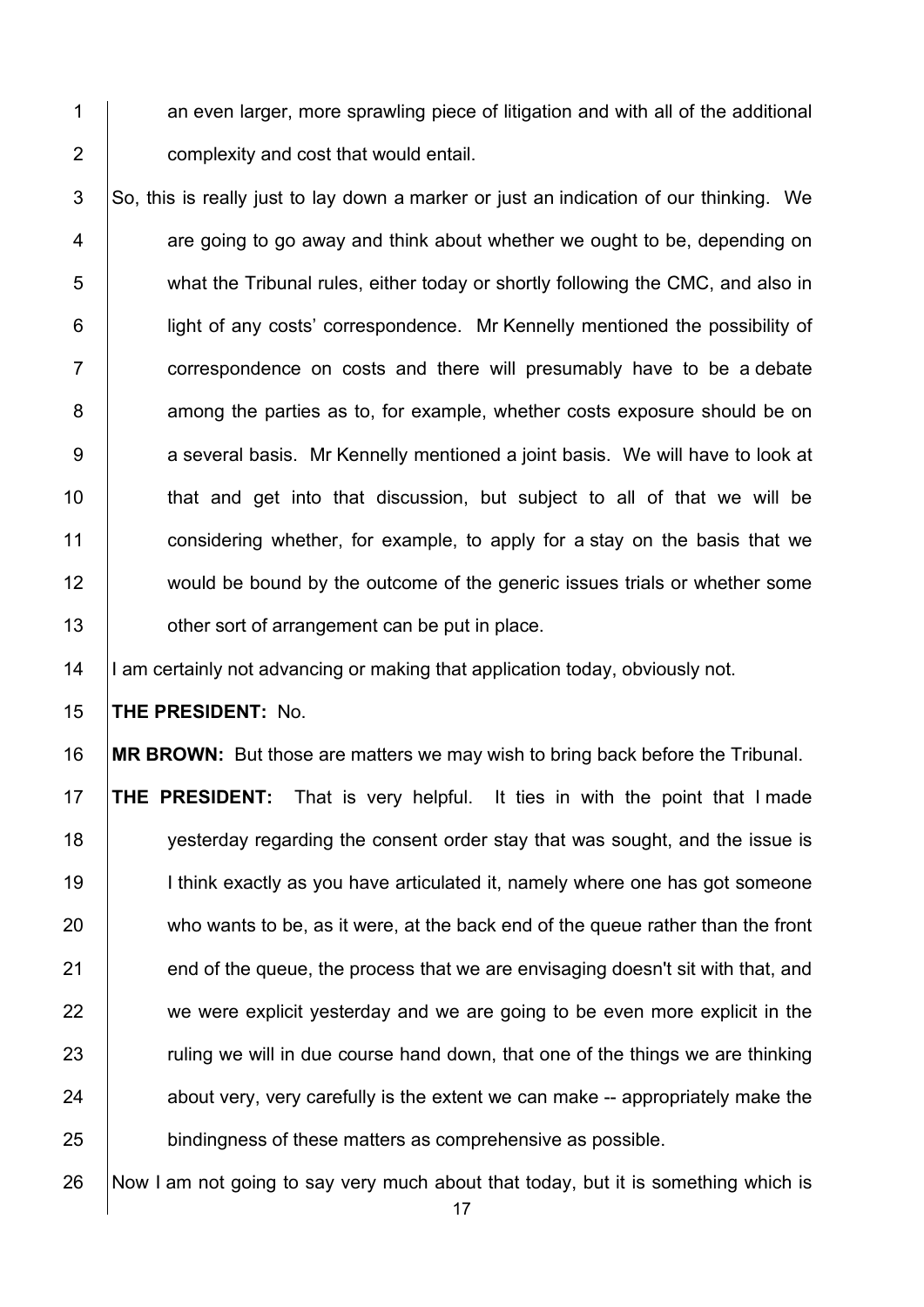**budge 1** obviously very much on our mind. That means that the sort of decision that **your clients have to make is exactly that.** Do we file for a stay on the explicit  $\vert$  basis that you are bound by what happens, it being fully acknowledged that 4 we will at all times have in mind the fact that the generality of decision-making will have to stop and move into individual matters, and so the stay will be on **b** those terms?

 We won't be able to draft anything along those lines today, but we do think that **provision needs to be made in the order, so that what you have effectively is** 9 a cookie cutter form of stay which articulates exactly what I have said, the fault line between the general and the individual, so that if anyone wants  $\vert$  a stay on those terms, they simply need to write in to the Tribunal and say "Please can we have it". I don't think there would even be need on that basis **for consent between the parties.** I think it would simply be an opt-out, which **14** anyone is entitled to exercise, the price being a degree of commitment.

 So, I hope that at least in principle resolves the point you are quite rightly articulating. **MR BROWN:** It does, sir. On that basis I don't need to say anything more. I simply **Arror** adopt what Ms Smith has said on the other matters. Thank you.

**THE PRESIDENT:** Thank you very much.

### **Reply by MR KENNELLY**

 **MR KENNELLY:** Sir, can I come back very briefly on three points and I heard the **Tribunal on the time issue?** 

23 The first goes to Ms Smith's point on lifting the stay on the part of her claim, the 24 Steering rules and the article 102 abuse of dominance claim. She said that if 25 she succeeds in the process that the Tribunal is outlining, those parts of her case should fall away. What she didn't say is that if she fails --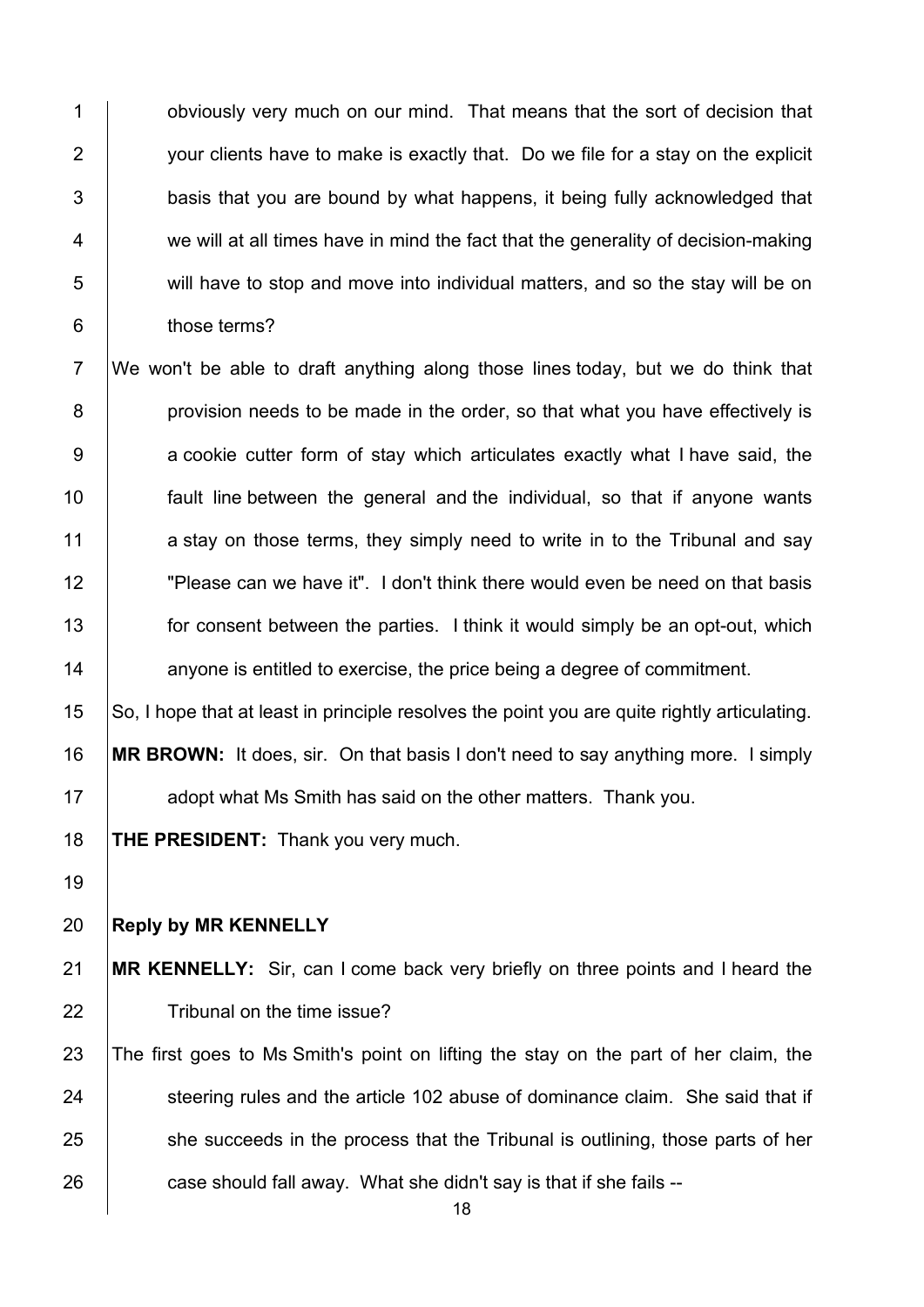1 **THE PRESIDENT:** Mr Kennelly, you don't need to trouble us on this. We will be 2 **lifting the stay.** 

3 **MR KENNELLY:** I am very grateful.

4 My second point, sir, goes to the time that she suggested for the granular issues list  $5$   $\vert$  and request or suggestions for the provision of data and disclosure. We are 6 **6** content with her earlier suggestion about the time for a Commercial Court  $7$   $\vert$  type list of issues, but on the granular exercise drawing up the full list of 8 issues, which includes pass-on, which is a complex question, four weeks is 9 insufficient in our submission. Six weeks will be needed for that both for the 10 | claimants --

11 **THE PRESIDENT:** Mr Kennelly, I am going to cut you short. We have a process in 12 mind, which I anticipate we will get a push from everyone about the 13 aggressive nature of the dates, that we are going to float, but we will float 14 Them nonetheless and you can all tell us whether we are being over 15 **Arror** ambitious, as I suspect we are. So I put that marker down now, but I don't 16  $\parallel$  think, given that the process we have in mind is largely what -- it's a synthesis 17 **of what the parties have been submitting to us, but I think it is probably better** 18 if we discuss timing when you know what we have in mind rather than 19 **punting, as it were, at an object whose shape is as yet unknown to you.** 

20 **MR KENNELLY:** I am grateful, sir. I will move on to my third and final point. The 21 **last suggestion made by the Tribunal respectfully canvassing the option that** 22 **parties to the proceedings could opt out in some way from giving evidence.** 23 I appreciate that's an entirely provisional view and one the Tribunal is simply 24 considering. We would have real concerns about that. If somebody is a party 25 to the proceedings, they ought prima facie to be required to give evidence. 26 The kind of data and disclosure they give would entirely be within the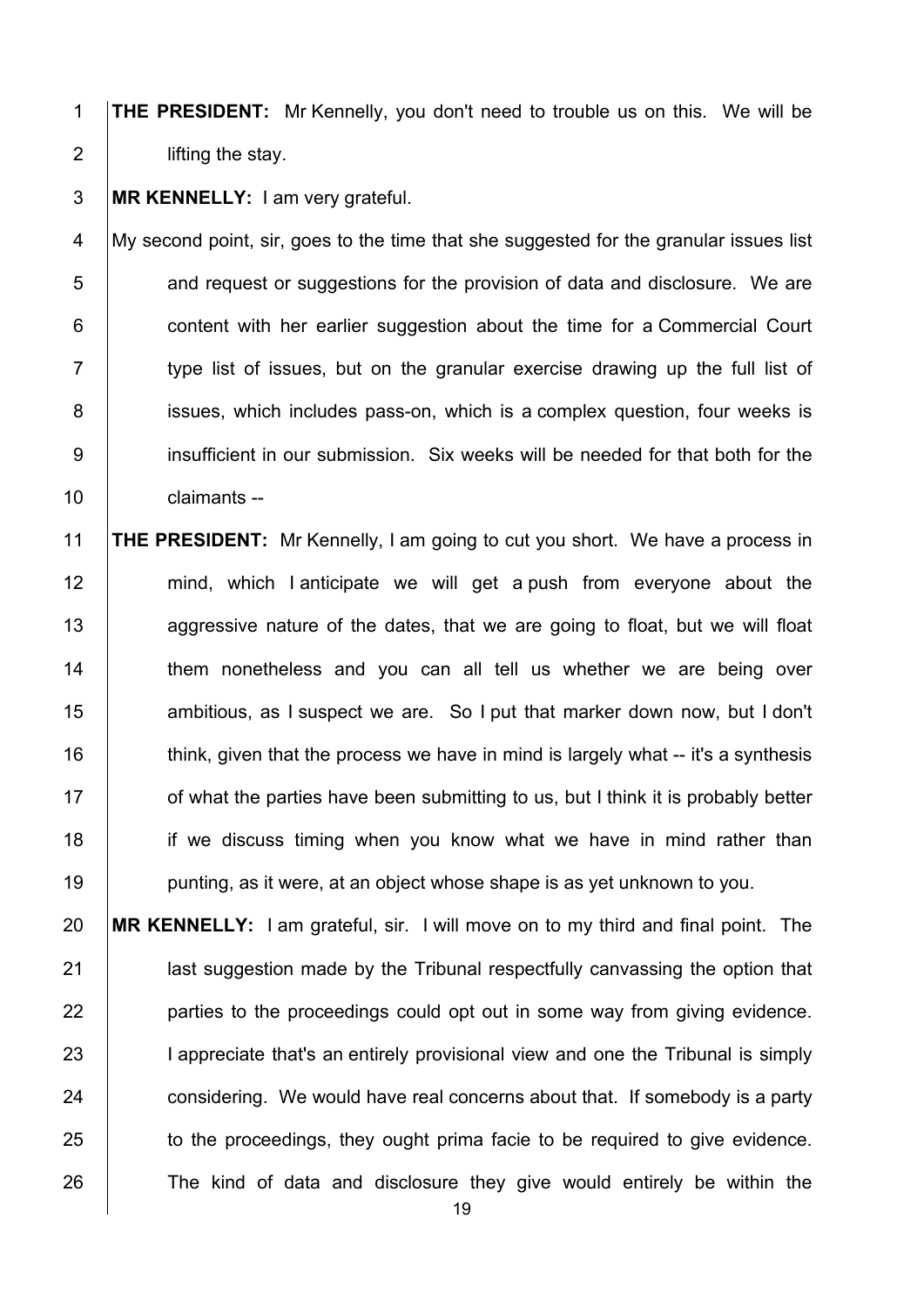Tribunal's discretion and we respectfully agree and endorse the proportionate 2 expert-led approach, but we couldn't have a situation where parties could simply opt out of giving data or disclosure which could be vital for the just resolution of these issues.

 **THE PRESIDENT:** That I think is an interesting question about exactly how the stay **is framed.** It is obviously not going to be an unconditional stay for the reasons  $\vert$  that I was articulating with Mr Brown. I can also see that it would be 8 appropriate to have a form of contingency in order to draw someone back in if  $9 \mid$  they have had a stay, but for my part I think that where one has got someone 10 who says "Look, I want to be at the back end of the queue. Please don't **Fig. 2** require me to do all this work on list of issues and things like that. I am happy 12 to be bound by what the other parties do", then that I think is an appropriate **1** order to be made, save that if when you identify an issue and identify the 14 evidence that is necessary to determine that issue one of the opted out **persons has critical evidence, then the stay should be on such terms that you can oblige that party to provide that material.** 

 Now cards on the table. I would be quite reluctant to make that sort of order and 18 deprive the parties of the benefit of the stay unless it was very clearly **indicated that evidence from that particular party was necessary, and one of**  the things that we anticipate having in this process is a CMC at which exactly **the evidence that the parties wanted to adduce is determined before they go July 22** out and get (inaudible).

 $\vert$  So it will be at that point that you would say to Richer Sounds hypothetically "I am terribly sorry. I know you want to be out, but you can't be. We want you in", and then there would have to be a hearing at which Mr Brown would say **Well, you have got it wrong. The evidence is not necessary. You can easily**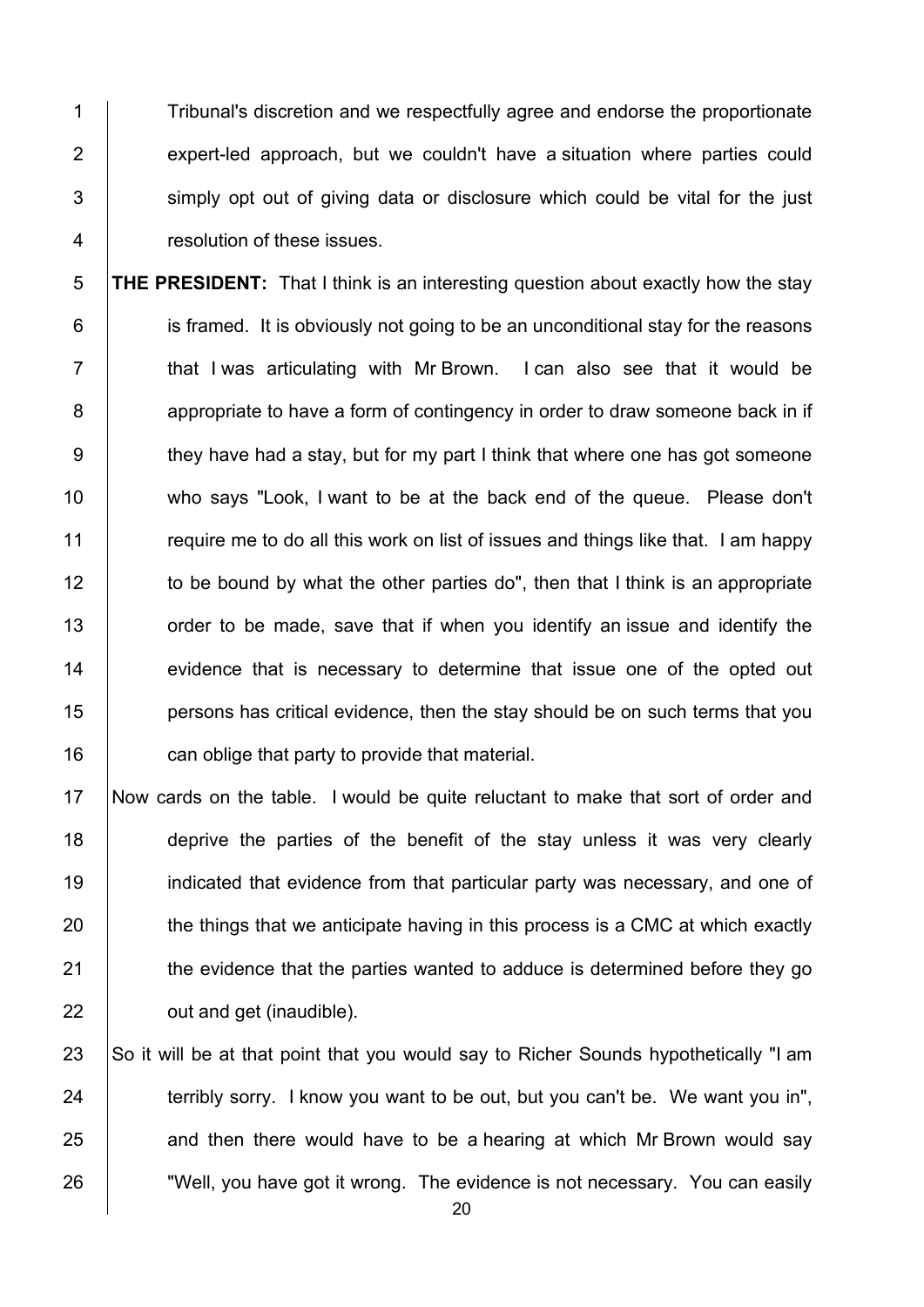**det it from somewhere else".** 

2  $\vert$  So, I hope that squares the circle between the interests of a claimant not wanting to incur costs and the defendants' interests in having the evidence that they need to resolve the issues.

 **MR KENNELLY:** Sir, we are very grateful for the indication. There may be  $\vert$  an issue -- it is not for now -- as to how we know enough about the particular  $7 \mid$  claimant as to whether that claimant is one that ought to be giving evidence or **b** not, which is the purpose of the initial questionnaire that we were suggesting in the sampling exercise but that's for another day. Your indication is well 10 | understood. I have nothing further.

#### **Reply by MR COOK**

 **MR COOK:** Sir, I had also planned to rise and say that Ms Smith's suggestions were 14 Somewhat too tight on timing. It sounds like I had better say that your **Suggestions sir, are massively excessively too tight on timing.** 

- 
- 

#### **DIRECTIONS ON MANAGEMENT OF PROCEEDINGS**

 **THE PRESIDENT:** I suspect I am going to be hearing a lot of that. I will press on **19** nonetheless. If you take the dates that we are suggesting as ones that can 20 appropriately be discussed, I think when we have a draft order up and **Fig. 21 running, because I am very conscious that drafting on the hoof is not a good** 22 idea, but I do want the parties to leave the courtroom with a very clear idea of 23 where we are going so that the drafting can be done over the next couple of 24 days.

25  $\vert$  So, with that in mind we had done some work overnight as to what the shape of the **Fig. 26** order should be. I am glad to say that Ms Smith's submissions didn't change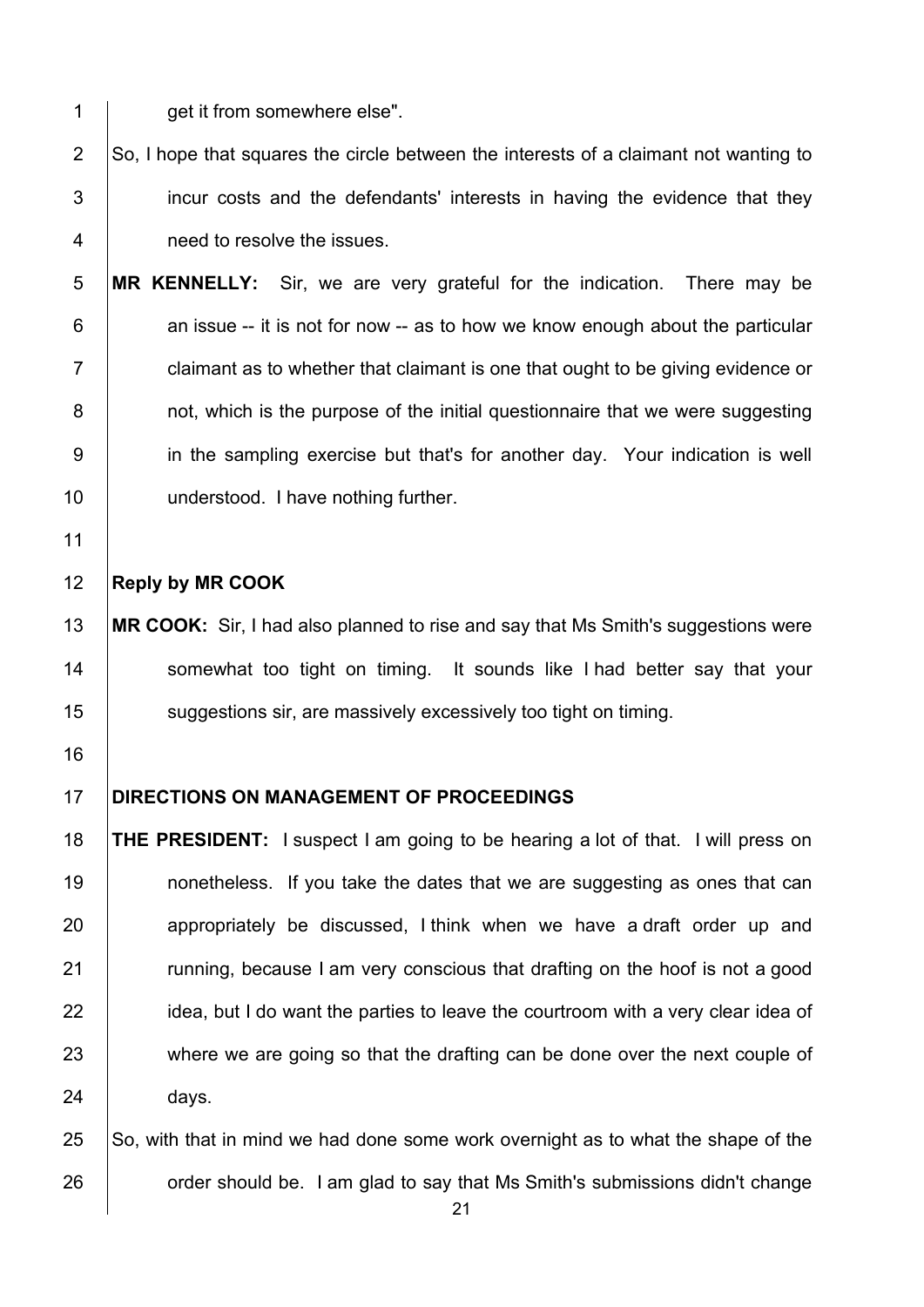1 | our thinking, but I think that's largely because it is actually quite close to what 2 | Ms Smith was suggesting.

 $3$  So, we are going to set out our thinking in greater detail in a formal ruling, because 4 we consider that our thinking regarding case management and in particular 5 the extent to which persons not before the court can or should be bound is 6 **going to require extremely careful articulation if we choose to say anything on**  $7 \mid$  the point at all, which is by no means a foregone conclusion.

 We have very much in mind Ms Smith's point that, where a party has brought a claim, that claim should be resolved as a claim as expeditiously as possible, **and it is wrong in principle and at least without careful thought to hold up** 11 an action to allow other claims to catch up. So, we want to think very carefully **12** about how proceedings such as this can most effectively be managed and set **J** out our thinking so that market expectation can be managed for this and **future cases**.

15 It is, however, necessary that we state our directions for the immediate management 16 **b** of these proceedings.

17 As I indicated in argument, we are not satisfied that we should order sampling at this 18 stage. Indeed, we are quite satisfied that to commit to a particular method of 19 The section of issues or issues in advance of understanding how precisely the 20 true nature of these issues shape up would be an error. So, we are not 21 Saying no sampling. We are saying in the manner of Saint Augustine, "Lord 22 **make me good, but not yet". No sampling yet.** 

23 We stress that we have fully taken on board the point made by all of the parties that 24 some form of sampling is likely to be necessary, and at the most abstract level 25 that's clearly right. The volume of potential evidence in this case is vast and 26 there's going to have to be an exercise of selection, and it may well be that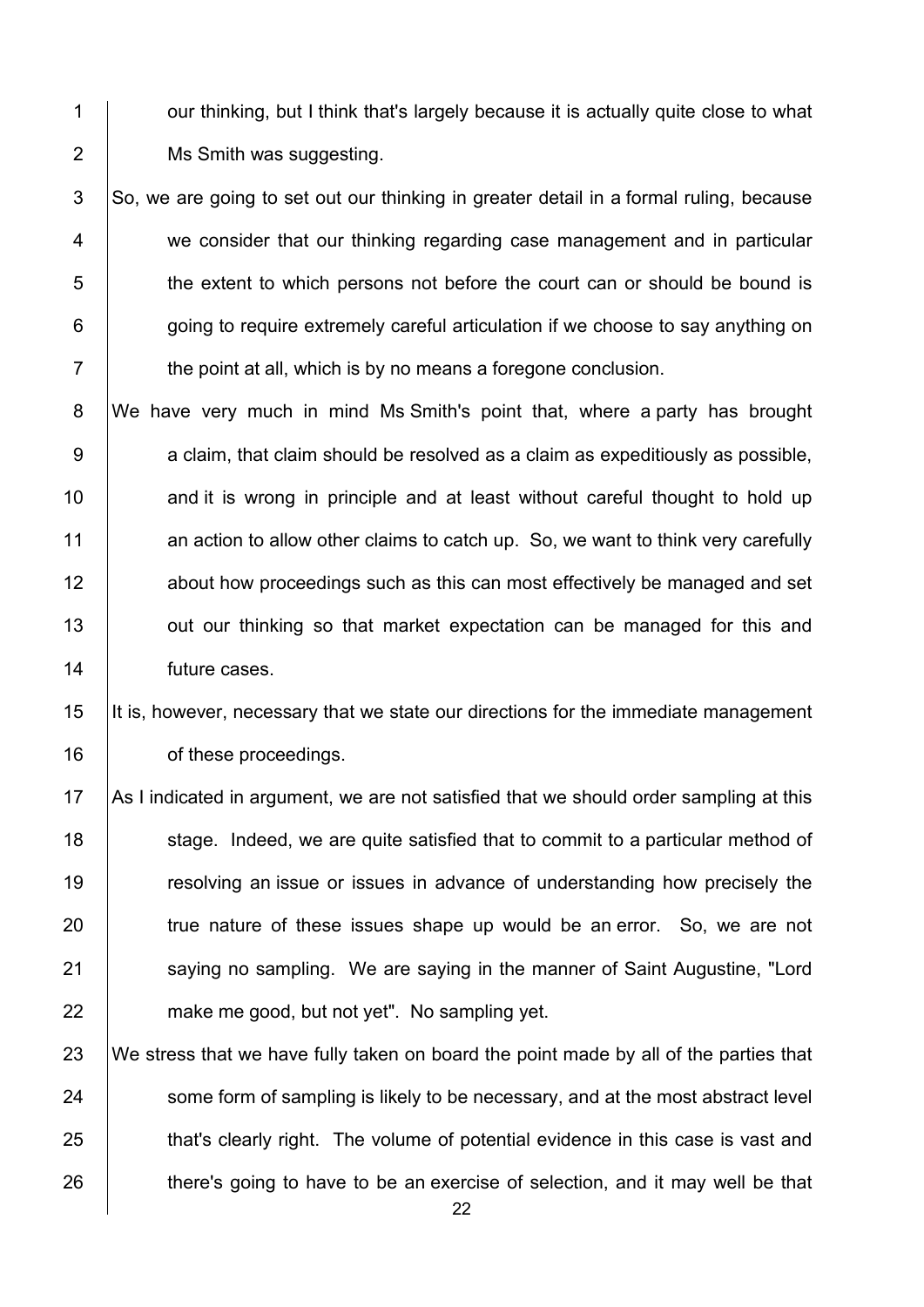1 that selection is a claimants' sampling process. It is just that we think that it **would be premature to make that decision.** It may well prove to be right, but  $\vert$  we are not going to commit to that vet and we think that is the fairest course for all of the parties.

 So, to go to the order, this is, I want to stress, an extremely rough draft, and the **dates certainly are writ in light pencil rather than hard ink, but we consider that**   $\parallel$  the stay in relation to all claims should be lifted. However, just to sweeten the **pill for Ms Smith, we are not anticipating more than the minimum of work on** 9 the issues that are presently stayed and the issues that are before the Court **10** of Appeal. We do consider that some work needs to be done, but really to 11 ensure that everyone, the parties and the Tribunal, understand the shape of 12 what is being tried.

13 So, moving on to paragraph 2, we want the proceedings to be tried by reference to 14 a series of issues which we call the issues, and we have set out the table that we want to be used in annex 1 to the draft order.

 Issues we are defining widely. They are, as I indicated a moment ago, inclusive of **ignosi** issues that have been stayed and also issues that have been determined by 18 way of summary judgment but which are on appeal to the Court of Appeal. It is all in.

 The way that those issues are articulated are then set out in the following **paragraphs, and I am not going to read them out, because the parties can Fig. 22 read them for themselves, but essentially by mid-March each party will produce its own version of the issues in play.** We think that that is better than a sequential approach, because we want everyone to think from the get-go 25 how they are going to prove their case, come trial. It is to our mind absolutely critical that we have a synthesis of both sides' thinking in terms of how these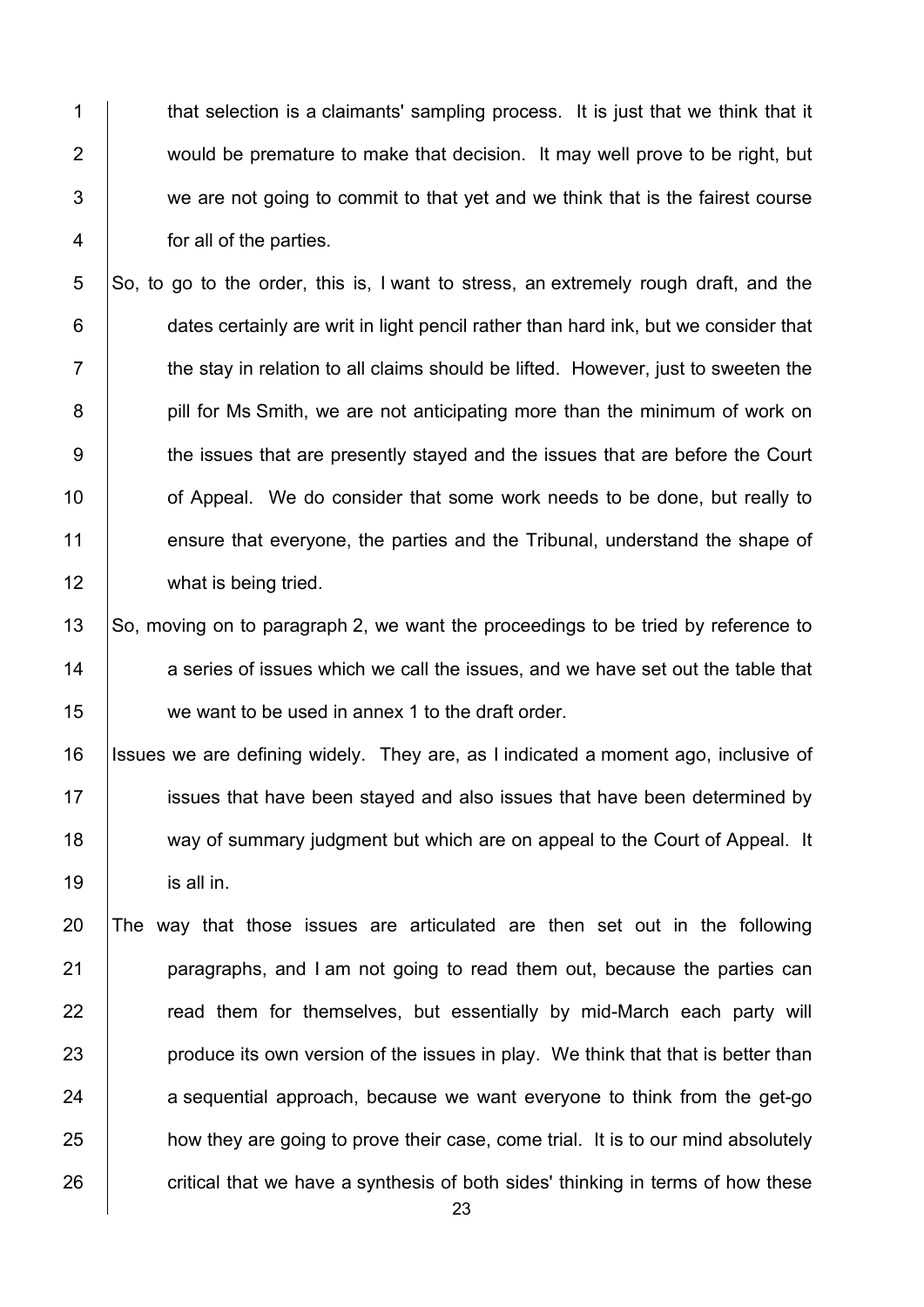1 **i** issues are created. So, we want both sides to do this job.

 $\vert$  In due course, of course, the issues will be synthesised so that one gets one set, but  $\vert$  we want both sides to apply really quite active thought to this, because -- let  $\parallel$  us be clear about this -- the issues will in due course inform the evidence that each party is going to be permitted to lead at trial. So this is a list of issues  $\vert$  with teeth. So if there is a mistake at the early stage and you have left 7 Something out of account, you can always have an application to amend and 8 add to the list of issues but you will be at real risk of not being able to deploy  $\parallel$  that which you want to deploy.

10 So that's why we have adopted what might at first sight be a more cumbersome 11 **process than the parties had envisaged.** In any event, a synthesised list is 12 **produced.** It will mark up areas of agreement and disagreement, and we will 13 then rule on the papers as to which formulation we should adopt. That is the 14 **process that is set out in paragraph (c) of the draft on page 2.** 

15 The next stage will be to move on from the framing of the list of issues to what we 16 call method of determination, which is column 3 on the exemplar table in 17 **A** annex 1. We envisage that by no later than 19th April each party will populate 18 its own version of column 2 -- column 3 -- I beg your pardon -- setting out the 19 manner in which each issue identified in the second column will be 20 determined by the Tribunal. We don't expect -- we certainly won't require and 21 we probably don't want -- a detailed statement of methodology at this stage.

22 Rather, without being prescriptive, what we would want is each party to identify the  $23$  method of determination under one of the heads that we described in (d)(i). 24 So broadly speaking it is legal argument, expert evidence, ideally identifying 25 the discipline of the expert, factual evidence stating how it is envisaged that 26 the relevant witnesses are proposed to be identified, so we feed into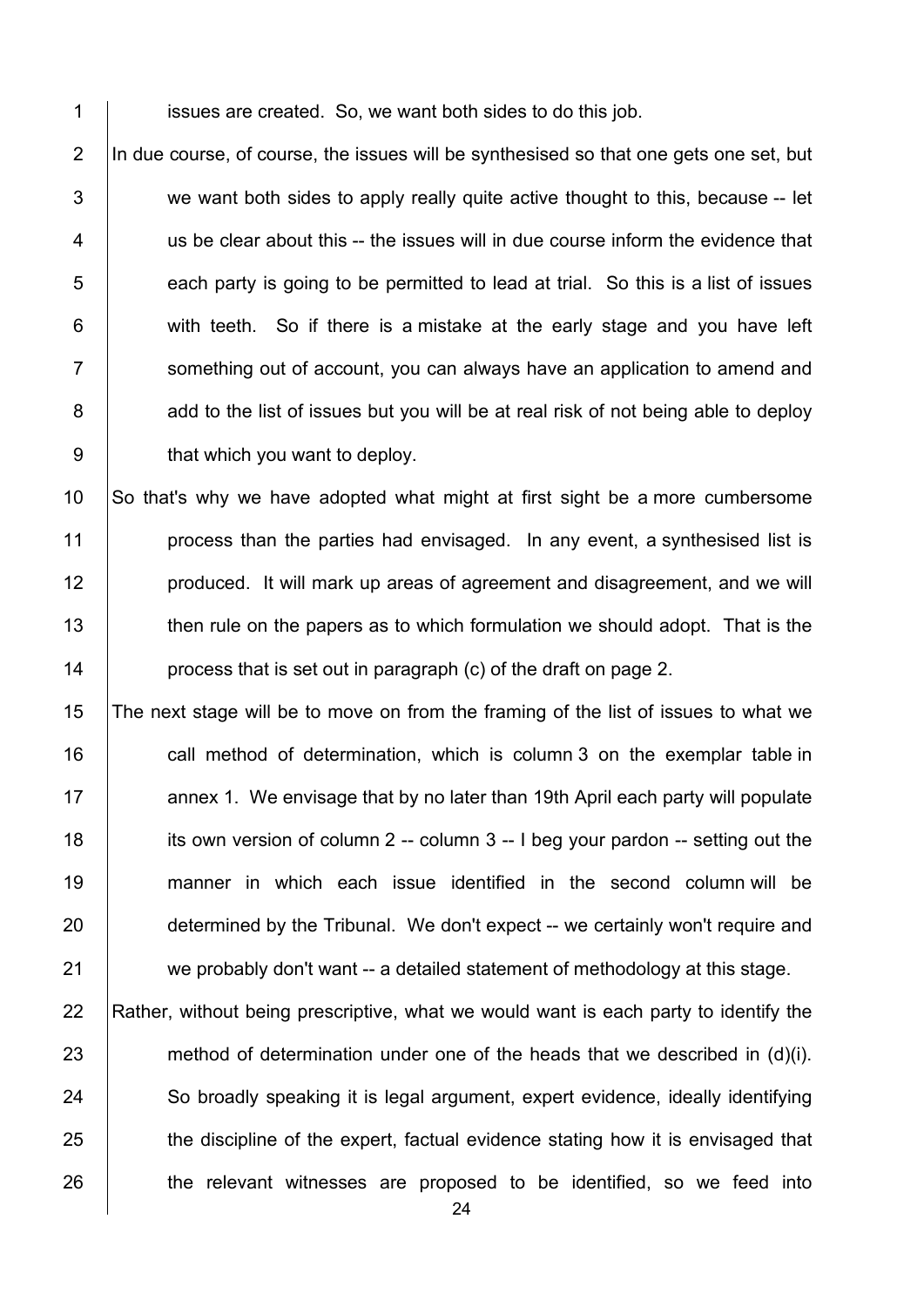1 Mr Kennelly's point about working out who you want and the methodology **defining it, and similarly whether it is done by documentary evidence, there**  stating how it is proposed that the relevant documents are going to be identified.

5  $\vert$ So, what we want is not the list of documents at this stage. What we want is -- we 6 **know there are documents that are going to be going to this issue.** We  $7 \mid$  propose to find them in the following way. That will then be in broad brush 8 terms articulated. At this stage the parties may well be saying "Well, in order 9 | to work out what documents we need, we are going to have to send out 10 **a** questionnaire". We will hear the parties on whether that happens or not. 11 We will control this process, but that is how we envisage this next stage to 12 operate.

13 |I said in argument that pass-on would get special treatment. It does in (ii) of 14 | paragraph (d). We want each party to provide detailed submissions, 15 **Example 20** excluding submissions in relation to the burden of proof, as to how we resolve 16 **the issue of pass-on at trial.** 

17 I say excluding submissions in relation to burden of proof not because we regard 18 **burden of proof as unimportant**, but because we regard it as extremely 19 important. We anticipate that it may be the case that, unlike most issues, the 20 **ignor** issue is of such difficulty that the burden of proof question could be 21 **determinative. Certainly listening to Ms Smith yesterday that seemed to us to**  $22$  be a real potential. If that is right, then we want the parties, first, to focus on 23 how they prove it, absent the burden of proof, so that that overlay can be  $24$  applied later on at trial. In other words, what we want the parties to grapple 25 with is not the technical questions of who bears the burden, but the 26 substantial and difficult questions of how it is that this issue is litigated in order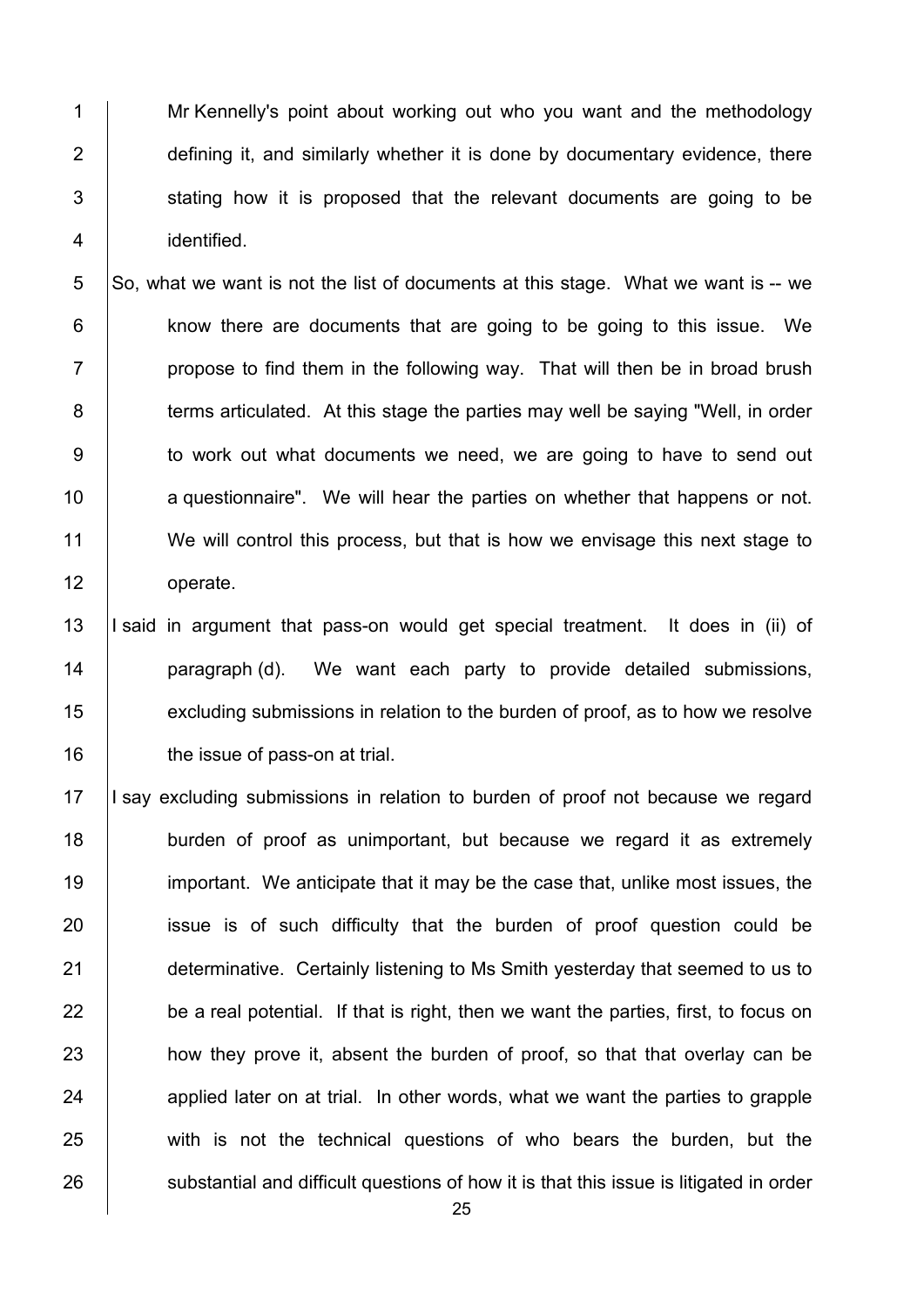1 to get to the best correct answer.

2  $\vert$  So we will obviously want to hear you on the law. Equally obviously we will want to  $3$   $\parallel$  have some meat on the skeletal bones of the law. What we have proposed is 4 that the parties address ourselves by reference to a particular example. What 5 we picked with no particular intent was the example that we were taken to 6 **Fig. 3** yesterday, Soho House UK Limited, paragraph 62 and 63, where one has got  $7 \mid$  a pleading regarding pass-on, and what we think we would be helped by is by 8 the parties saying "Look, here is one instance. This is how we would propose 9 **b** to resolve it".

10 We make clear that we would be very happy for limited expert evidence to be 11 adduced at this stage explaining how one would propose to do it if a party is 12 So advised. Now it is at this stage that the parties will be saying "Look, we do 13 it by way of sampling", but you would explain how the sampling process would 14 work and what you would expect to extract from the sample claimant by way 15 **orage 15** of information in order to make this point good, because we frankly think that 16 this is something which is extraordinarily difficult to prove. It is a very difficult 17 issue to nail. The more the parties think about this before we get down the 18 **process of adducing the evidence, the more we understand exactly what we** 19  $\vert$  are talking about. That is the point of (ii).

 We should say that we are very conscious that pass-on arises in multiple guises, **including whether the MIF was passed on to the claimants themselves,** 22 | Mr Cook's point. We have picked 62 and 63 of the reply just as something to enable the parties to get their teeth into. It shouldn't be read as in any way suggesting that we accept or don't accept Mr Cook's point. That is a matter 25 that will come later on.

26 We will then have a one-day hearing on the first convenient date after 19th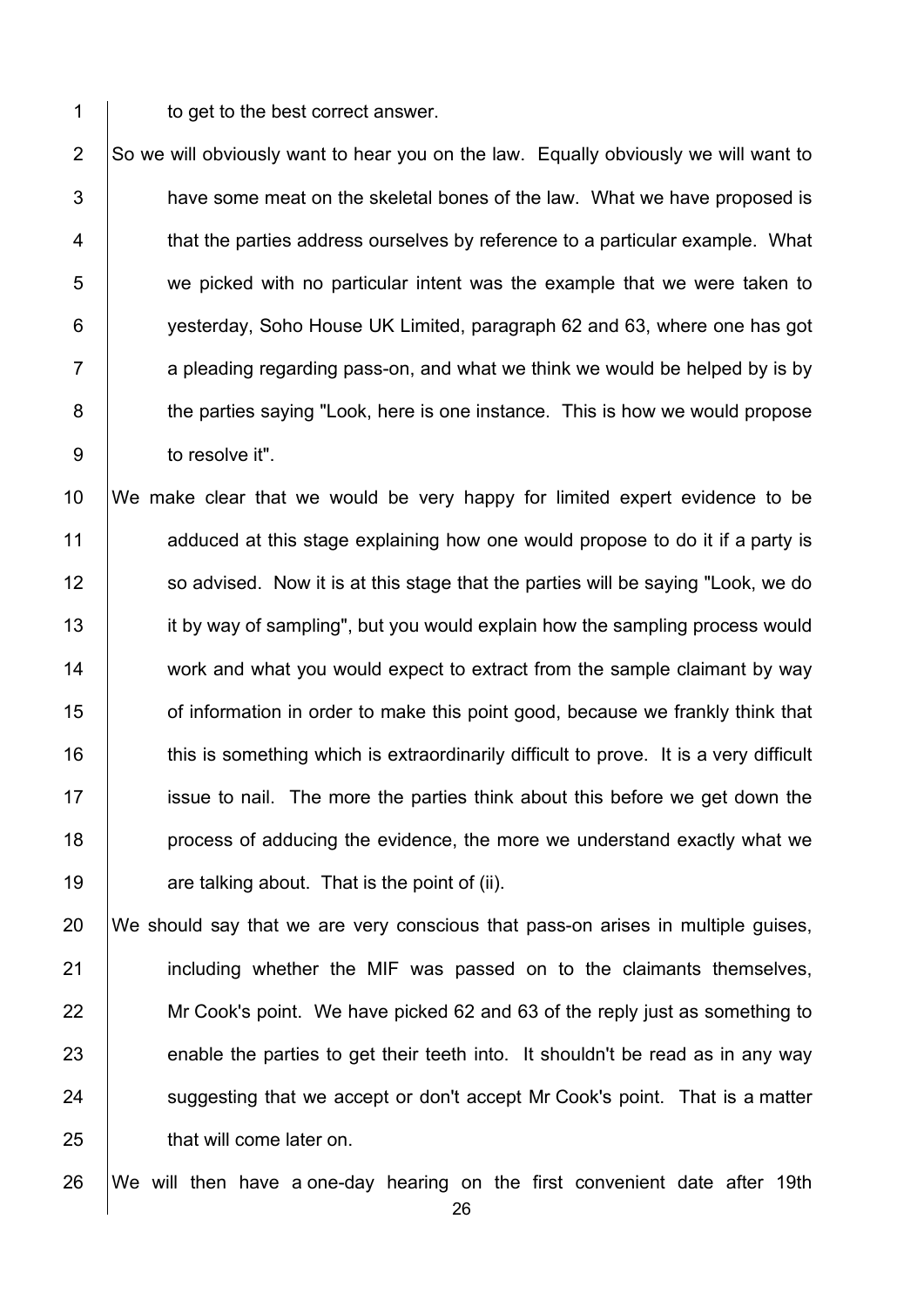1 April 2022 at which the precise method by which the pass-on issue to be **determined will so far as possible be determined by the Tribunal. We stress**  so far as possible and as far as the Tribunal is advised because we are | acutely conscious that we may not be in a position, even at this stage and 5 even with the benefit of parties' material, to actually resolve how it is going to  $\vert$  be done. We hope to be able to, but we want the parties to understand that  $\vert$  we are sufficiently concerned about the articulation of pass-on that we may **b** not be able to resolve the question as we would like to. So the order makes 9 | that explicit.

 $\vert$  Then (f), we move on to the final column in annex 1, which is the precise articulation 11 of the manner in which the issue is to be determined. So it builds on the 12 method of determination, and what we will expect in relation to all issues, 13 Save those issues that are on appeal in the Court of Appeal, and given we are **talking about a post-19th April matter, the issues on which this exercise can be done can be topped and tailed by reference to what is going on in other proceedings, but in relation to most of the issues the parties will populate their Fig.** own version of column 4, setting out with precision the manner in which the **party will seek to persuade the Tribunal that the issue in question should be Figure 1** resolved by the Tribunal.

 Now we expect a high degree of precision in this part of the form. Where there's 21 | legal argument obviously nothing further need be said, but where, for **i** instance, the method of determination includes the adduction of documentary evidence, each party is at that stage going to have to state precisely what 24 disclosure it will be seeking from the other party or parties and what disclosure it will itself be making.

Equally where there is a factual set of witness evidence in play, each party must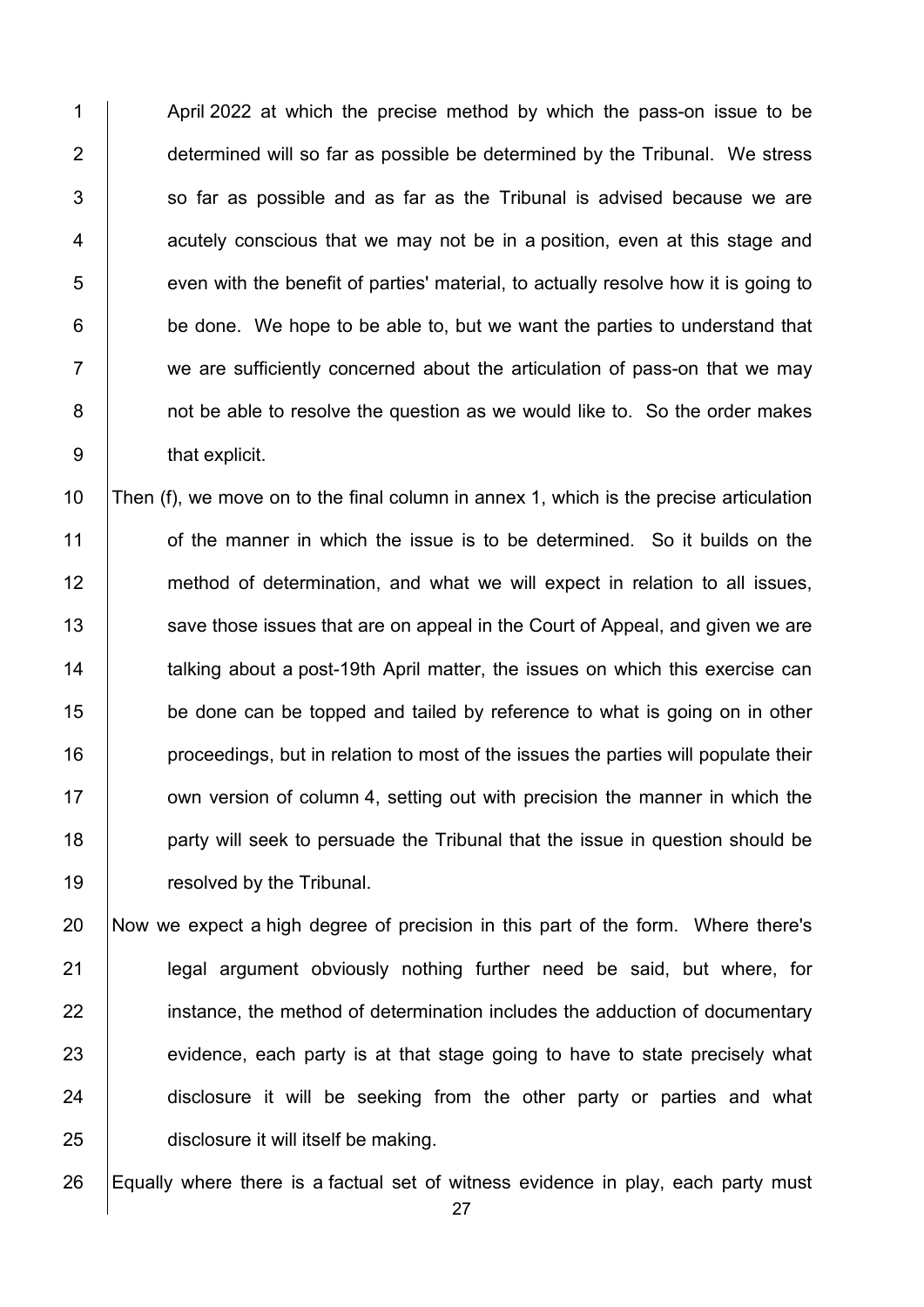1 identify the witness or witnesses it will be minded to call, and the same goes 2 **in relation to the experts.** 

 Now I said earlier that what the parties say they want they may not necessarily get. It is at this point we think we will be having a debate with the parties about the 5 extent of sampling, and it is at this point that we will hear Ms Smith on the Holt | point, if I can call them that. We would expect Ms Smith to be saying in her  $\parallel$  schedule that the only evidence that is required is what Mr Holt has produced 8 so far, and that may be right. We would equally expect Mr Kennelly to be 9 Saying, "No, Mr Holt is part of the picture, but we are going to need on certain **points rather more".** At that point we will work out who is right and who is wrong and the parties get on their way and do the job.

12 It follows that we are going to need a pretty hefty case management conference, we 13 | thought two days before the summer, at which we could approve or 14 disapprove the parties' proposals under rule 4(5) of the Tribunal's Rules, 15 which gives us really extremely wide case management powers as to the 16 **inclusion and exclusion of evidence and the manner in which a trial is to be** 17 **conducted, and we intend to exercise those powers with a high degree of** 18 **liberality and rigour.** 

 So that's what we want to do. We are more than happy to debate the details with the **parties.** For personal reasons I would be inclined to encourage the parties to **do that on the papers, but I think it's right that I invite any of the parties to sort of push back on the timetable in particular, because I think the parties ought** 23 to be given a reasonably clear idea of where they want to go in terms of 24 timing.

25  $\vert$  So, Ms Smith, I put an accelerated timetable in, because I want the claimants to 26 understand that if they want to go fast, we will go fast, but if you are saying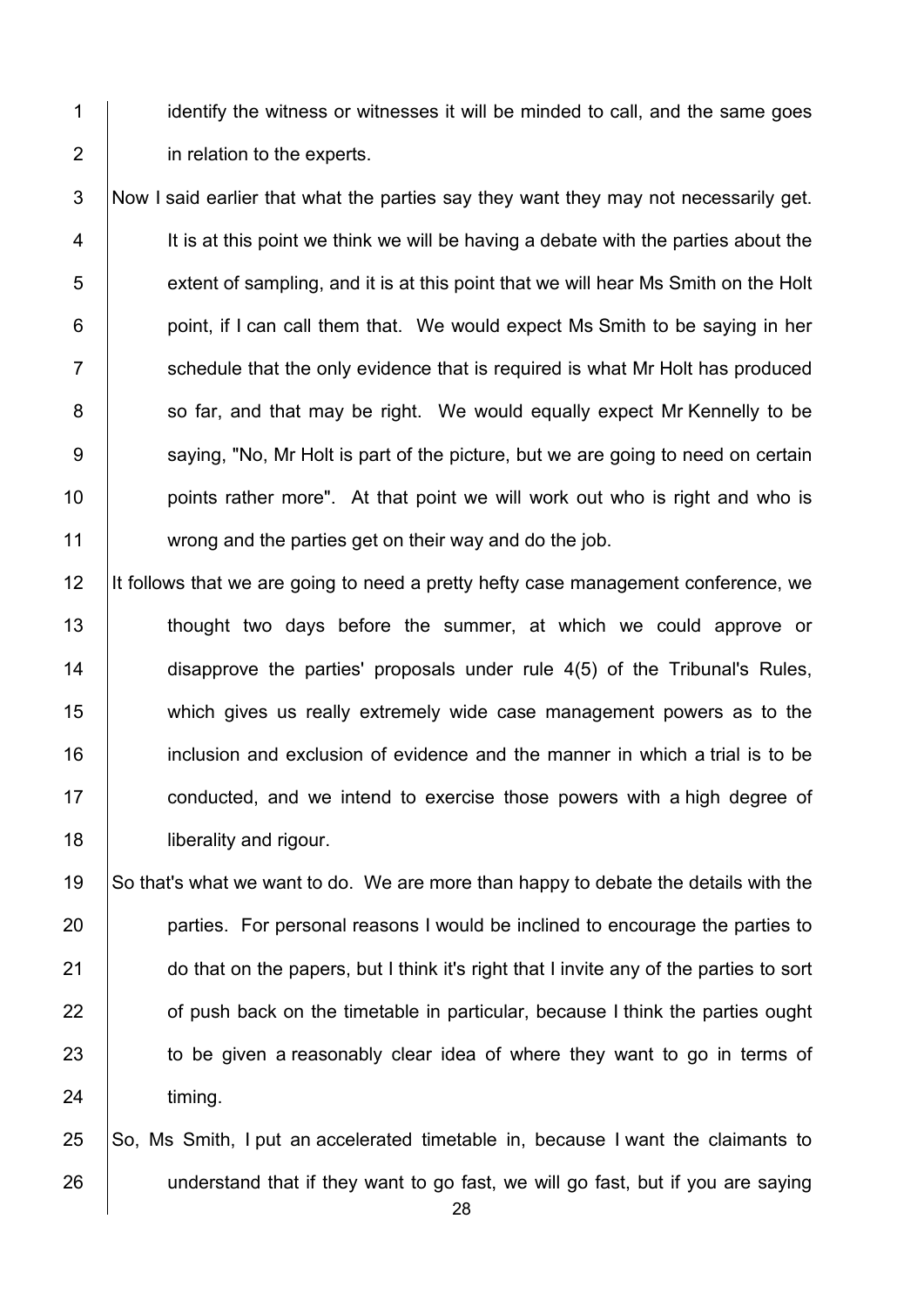1 that you think it is more sensible to structure this so as to take more account **1** of the Court of Appeal hearing and decision, then we would see force in that,  $\parallel$  and if evervone is of that mind, then we would certainly adjust the timetable in **that way.** 

 **MS SMITH:** Sir, thank you very much for that indication. I don't want to make any **Submissions on the specific dates now.** I think I need time to take this away to  $7 \mid$  consider the detail of this and to take further instructions.

8 |I don't know if, sir, you want to make -- give an indication or make an order as to 9 when we should put those written submissions in to you on dates, etc, or at least send a letter in to you on dates, etc, but I think we do need time to take 11 this into account and to think about the dates and think about what's going to **be required by each of those dates.** 

 **THE PRESIDENT:** I think that's only fair, because we have since yesterday morning **thrown an awful lot at the parties.** 

 Can I suggest this, that in the first instance the parties should have the rest of this 16 week to debate matters amongst themselves and work out which bits in terms **of the timing need further articulation, and indeed which bits of the order need**  further articulation to make it work properly. I mean, the fact is this is **an overnight draft.** It undoubtedly can be improved, and I would invite the parties to seek to do that improving exercise *inter se* in the first instance.

21 Then I think if we said by no later than 4.00 pm on Tuesday next week the parties | put in an order that is, as it were, a joint order identifying areas of agreement 23 and disagreement, we can then proceed on that basis and work out what 24 order should be made.

Does that make sense, Ms Smith, in terms of going forward and timing?

**MS SMITH:** Yes. We will do our best.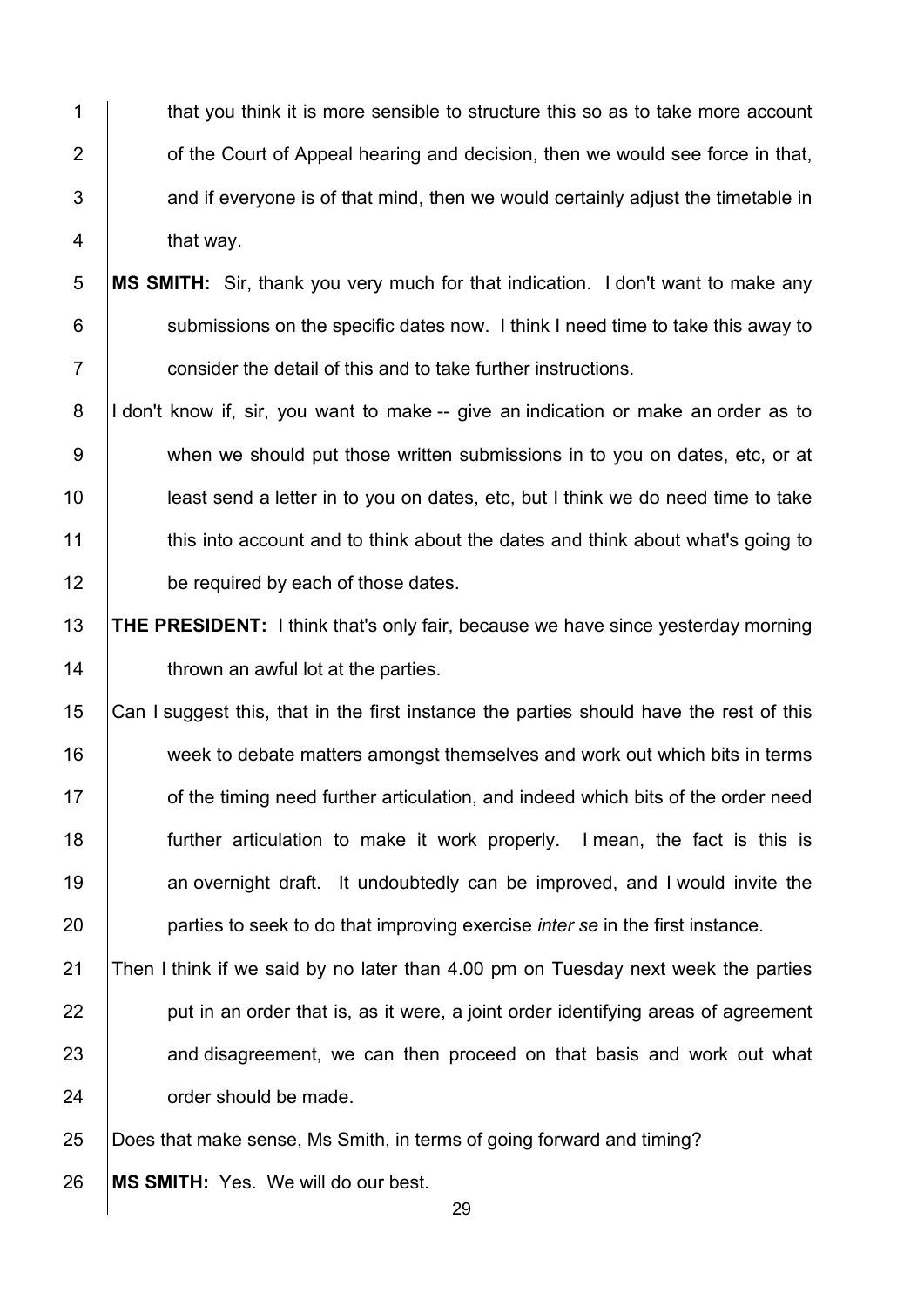**THE PRESIDENT:** Do you think you need more? I take it yes.

 **MS SMITH:** If there is going to be a sensible and helpful process of going  $\vert$  backwards and forwards between the parties, possibly we do need more time.

 **THE PRESIDENT:** Let's say -- let's err on the other side and say why don't you submit -- have discussions until -- submit an order -- would end of next week work?

# **MR KENNELLY:** Yes, the end of next week. Could we have this document in Word 8 as well? That would be very helpful for us.

**THE PRESIDENT:** We will certainly send that through.

**MR KENNELLY:** I'm very grateful.

 **MS SMITH:** There is one point that immediately occurred to me -- I haven't had the 12 chance to consider this in any detail -- but one point that immediately occurred 13 to me, which is you indicated at the outset, before you handed this to us or 14 when you handed this to us, that there would be a minimum amount of work **on the issues that are presently stayed.** 

 However, as I read it at the moment, the definition of issues includes those that have 17 been stayed and at the moment as I read this draft the stayed issues, 102, will **need to populate the table both columns 2, 3 and 4 for that issue.** 

**THE PRESIDENT:** Not 4.

**MS SMITH:** Not 4, because they are not on appeal. (f) just doesn't say --

 **THE PRESIDENT:** Let me try and put this -- this may be a drafting point. What we 22 want is we want columns 2 and 3 to cover everything, because we take on **board the point about overlap and we take on board the difficulty of understanding the shape of the action without looking at everything.** So we want 2 and 3 to be as complete as possible.

26  $\vert$  So far as 4 is concerned, we want to reflect very clearly the fact that some issues are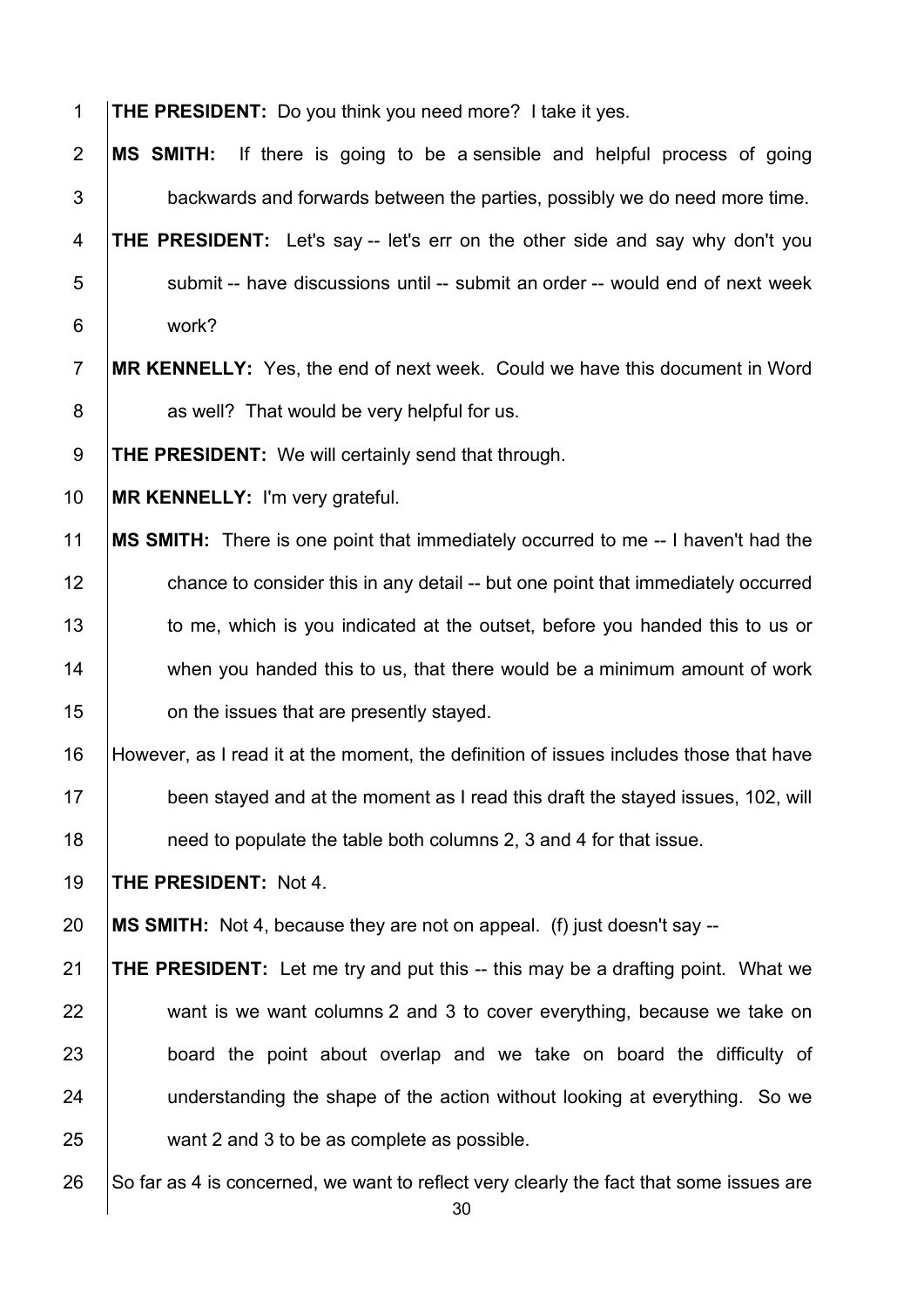1 already in play. So we did exclude the matters that are subiect of the Court of  $\vert$  Appeal. It may be what the order should say is that we have a provision in the 3 timetable for deciding which particular issues should be subject of the more | precise articulation in column 4; in other words, we build in an extra stage which says although you have to do the work for all issues for the purposes of | columns 2 and 3, for the purpose of column 4 the parties should in the first **i** instance try to agree and the Tribunal in the second instance orders which 8 issues are going to be the subject of precise articulation as to how they are 9 | going to be determined, because that's where the work is going to lie. That's  $\parallel$  the thinking that we had, that 2 and 3 are to an extent low hanging fruit in **terms of costs.** 4 is very much hard work.

12 **MR COOK:** Sir, just one point from my perspective that I would like to flag up at the 13 moment, which is paragraph 3, the idea of a CMC at the end of the summer 14 **term.** The Court of Appeal hearing is listed I think on 26th and 27th July. So 15 those last two weeks are going to be very busy on this case, and that may be 16 **Something that simply, you know, ends up pushing that after the summer** 17 vacation in any event.

18 **THE PRESIDENT:** Well, we certainly appreciate that the Court of Appeal throws 19 an additional difficulty in terms of timing, and we are minded in this to be 20 claimant-led, and the reason I say claimant-led is because we do think that  $21$  a claimant has an entitlement to have cases tried as quickly as is feasible. 22 Sometimes this court will require a claimant to do so, but normally we think 23 that if a claimant indicates for good reason that a more relaxed time frame is 24 appropriate, then we will listen to that and, if possible, accommodate.

25 We will, of course, listen to the defendants' positions as well, but we do think that  $26$  there is an overarching sense that the default is as quickly as fairly possible,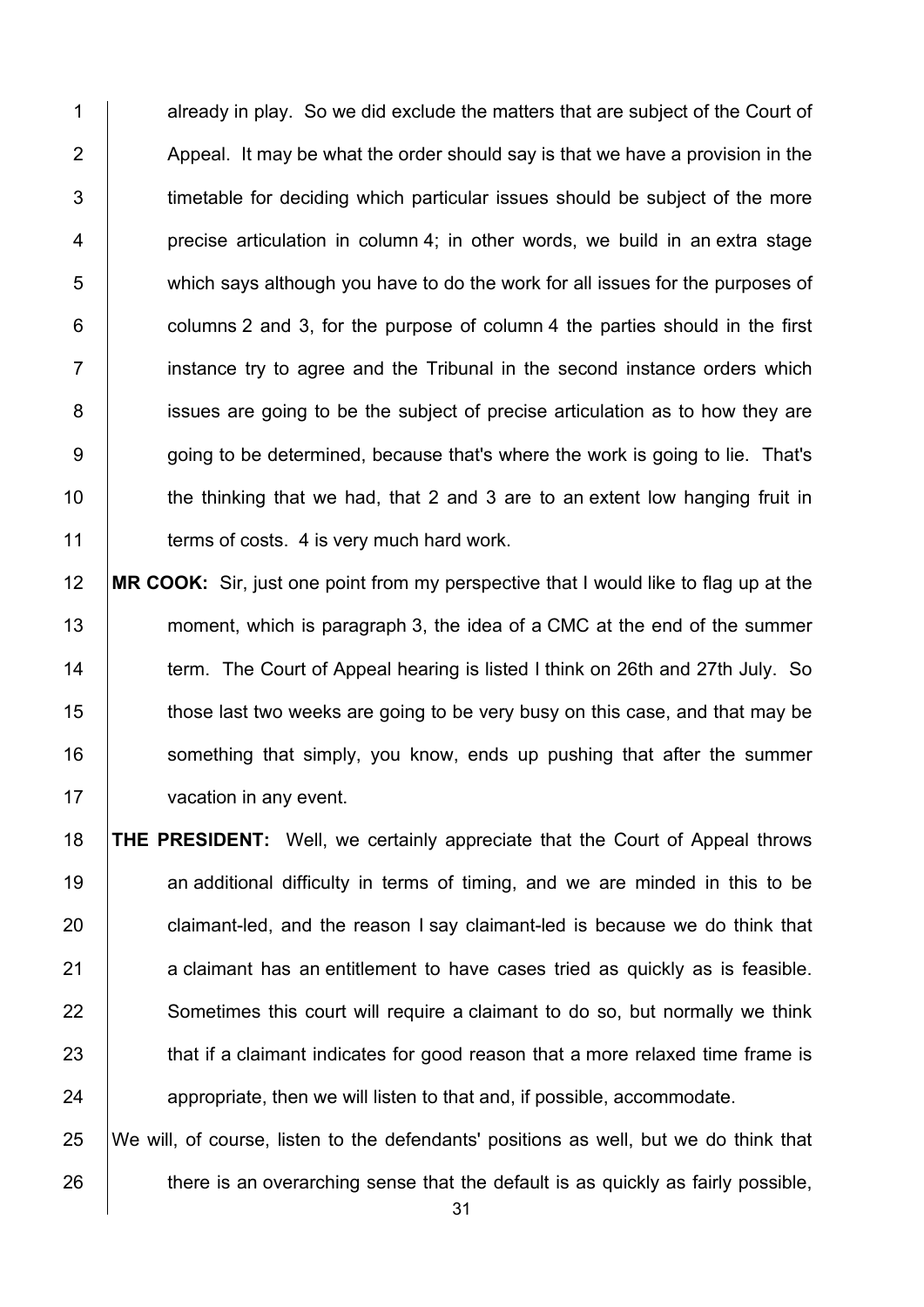but we hear exactly what you say. We anticipate that the parties are likely to  $\parallel$  come back with an agreed timetable that shunts rather more to the far side of  $\vert$  the summer, and if that is the agreed approach, then you will not get very **much push-back from us.** 

 **MR BROWN:** Sir, just one very short point from me, which goes back to the **question of the stay.** I don't see any reference to that at all.

 **THE PRESIDENT:** No. There are a number of things which we have not included in **budge 1** the order. The stay will need to be included.

 **MR BROWN:** I am just conscious there is a lot of detailed work to be done **according to this.** 

 **THE PRESIDENT:** There is a lot of detailed work to be done. This was simply 12 intended as a tool to work out the shape of where we are going. There are 13 Some things that we consciously did leave out. So for obvious reasons we **have not said anything about number of experts, because that's going to be a** column 4 exercise. We have obviously said nothing about sampling or other **matters proving the case, because we don't want to.** We also have not said 17 about hearing things in segments and controlling the appeals between **Solut** segments. Frankly we think that these are matters that are appropriately dealt **with at the case management conference when we have a more filled-out form of table and we actually know where we are going.** 

21 So we have those points very much in mind, but we don't see much point in including  $\parallel$  those in the order. On the other hand, the point about the stay, that **b** absolutely needs to come in.

**MR BROWN:** I'm grateful.

 **THE PRESIDENT:** Well, I think I am reading equally high levels of unhappiness 26 amongst all parties, which probably means we have done a very good job.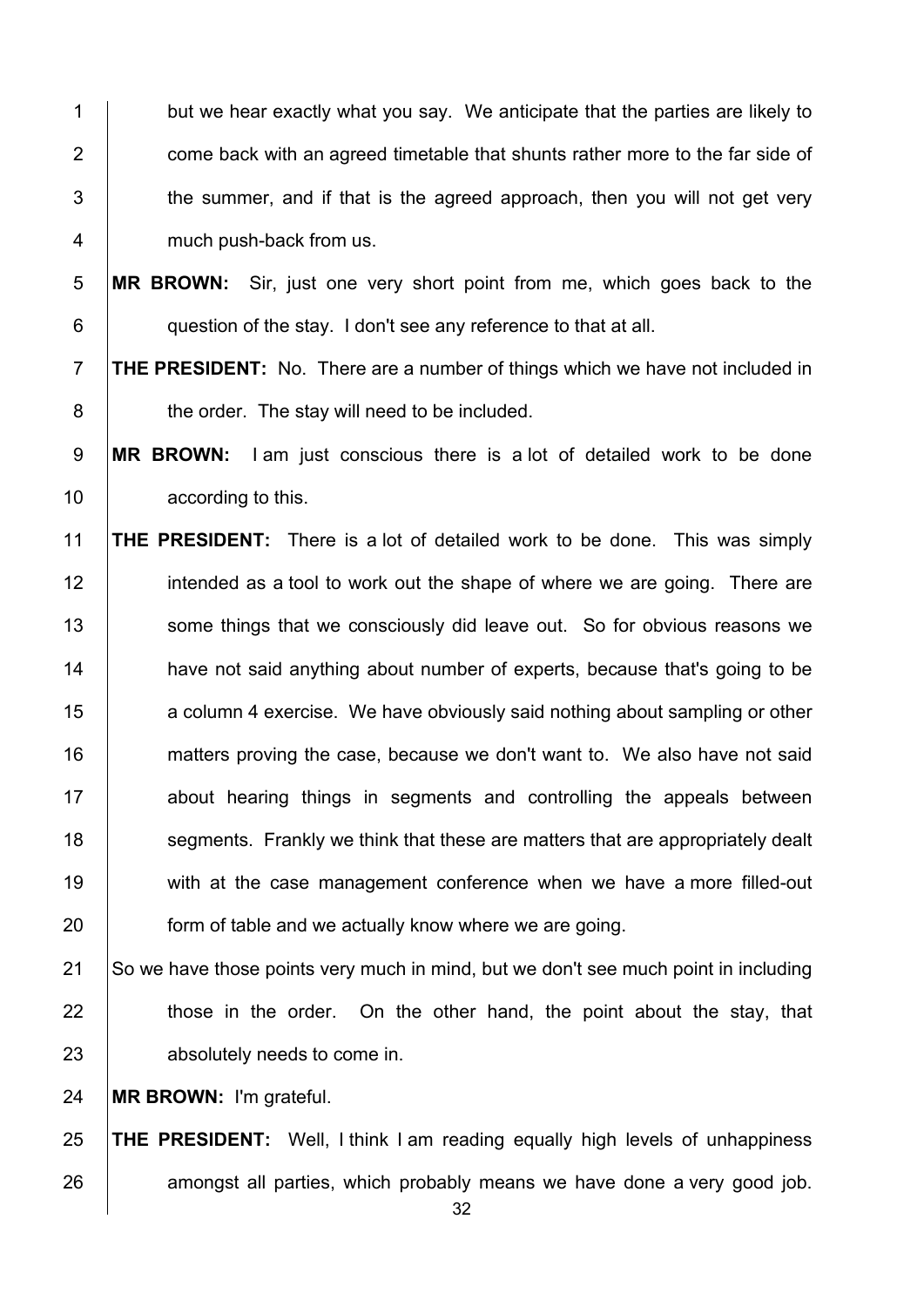| $\mathbf 1$      | So, unless there's anything more, we will proceed on the basis that there will         |
|------------------|----------------------------------------------------------------------------------------|
| $\overline{2}$   | be a formal order as agreed possibly by Friday week. If you need more time,            |
| 3                | of course say. Correspondingly, if the drafting proceeds more quickly, put it in       |
| 4                | earlier, but we will work to Friday week as the aspirational deadline and I am         |
| 5                | sure the parties will keep us informed as to any changes.                              |
| $\,6$            | Unless there's anything more, can I simply express my thanks to all of the parties for |
| $\overline{7}$   | their very considerable efforts before us yesterday and today. We are really           |
| 8                | very grateful. Thank you very much.                                                    |
| $\boldsymbol{9}$ | (11.38 am)                                                                             |
| 10               | (Hearing concluded)                                                                    |
| 11               |                                                                                        |
| 12               |                                                                                        |
| 13               |                                                                                        |
| 14               |                                                                                        |
| 15               |                                                                                        |
| 16               |                                                                                        |
| 17               |                                                                                        |
|                  |                                                                                        |